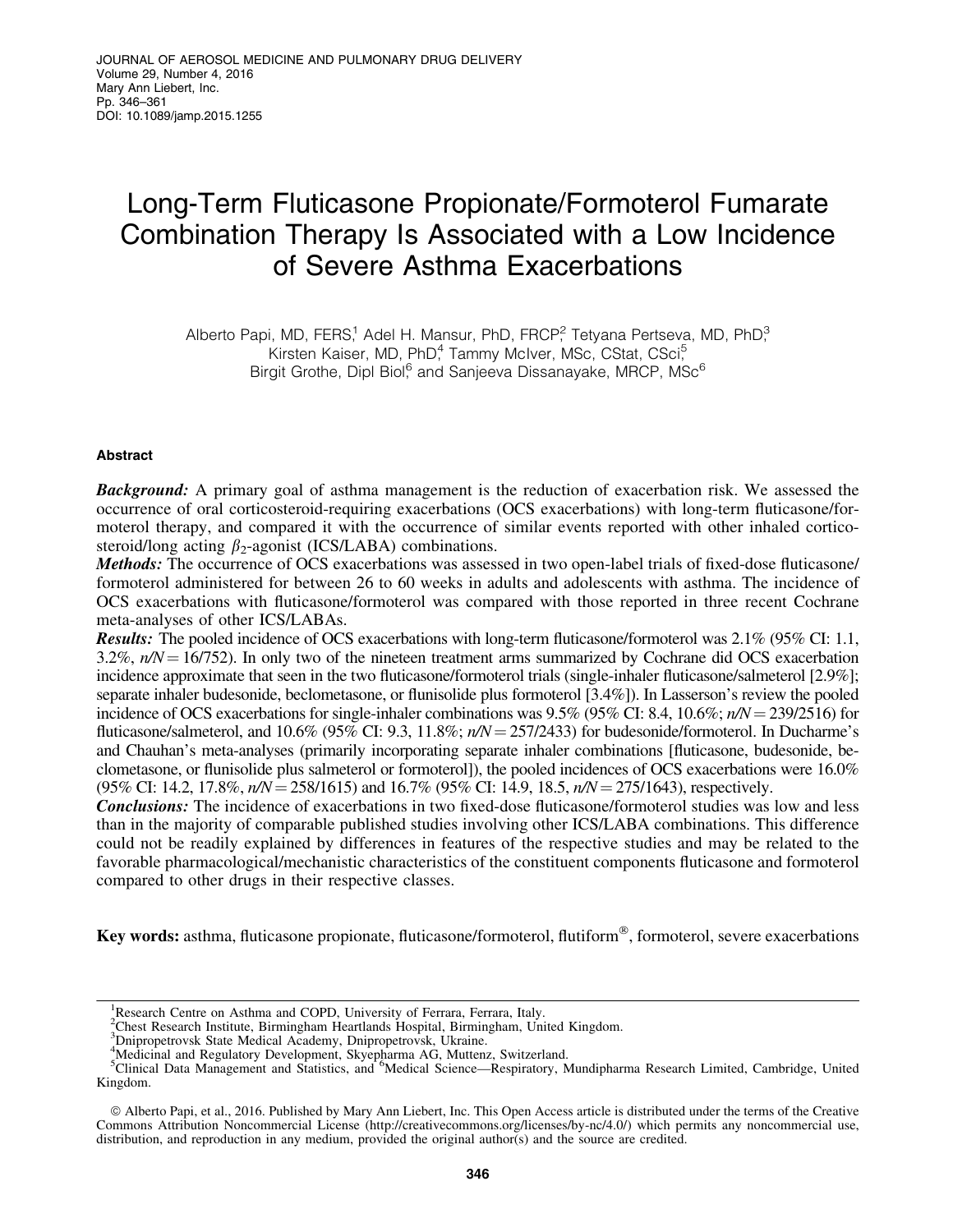## Introduction

THE REDUCTION OF EXACERBATION RISK is a primary goal<br>of asthma management.<sup>(1,2)</sup> Prior exacerbations,<sup>(3,4)</sup> poor asthma control,<sup> $(4,5)$ </sup> activity limitation, $(4)$  treatment compliance,<sup>(6)</sup> lower forced expiratory volume in the first second  $(FEV<sub>1</sub>),$ <sup>(3,7–9)</sup> and allergic rhinitis<sup>(10,11)</sup> are predictors of future exacerbation risk. Asthma exacerbations impair quality of life, cause significant debilitation, and in rare cases may lead to death. Exacerbations are associated with absences from work or school and increased healthcare costs. $(12-14)$ 

Although there is no standardized definition of an asthma exacerbation, there is agreement that asthma exacerbations requiring oral corticosteroids are intuitively meaning- $\text{ful}, (1,2,15)$  and this simple, clinically relevant outcome has routinely been evaluated in most asthma trials, allowing between-trial comparisons.<sup>(15–20)</sup>

Combination inhaled corticosteroid (ICS)/long-acting  $\beta_2$ agonists (LABAs) reduce the risk of exacerbations compared to  $\text{ICS}$  alone<sup>(16,21,22)</sup> and are recommended where asthma is not controlled with ICS monotherapy. A combination of fluticasone propionate (fluticasone) and formoterol fumarate (formoterol) in an HFA pMDI inhaler (fluticasone/ formoterol; *flutiform*-) has been evaluated in a comprehensive programme of randomized controlled clinical trials.<sup> $(23-29)$ </sup> In addition, the long-term tolerability and safety of fluticasone/formoterol has been demonstrated in two openlabel, fixed-dose clinical trials of 60 weeks (Study  $1$ )<sup>(30)</sup> and 26–52 weeks (Study  $2^{(31)}$ , respectively. Here we assess the occurrence of exacerbations requiring oral corticosteroid therapy in those two studies. To contextualize these data, we assessed the occurrence of similar events reported with other ICS/LABAs in three recent Cochrane meta-analyses,<sup>(22,32,33)</sup> drawn in turn from a total of twelve long-term fixed-dose studies in broadly similar patient populations.

# Materials and Methods

The occurrence of oral corticosteroid-requiring exacerbations (OCS exacerbations) was assessed in Studies  $1^{(30)}$  and  $2^{(31)}$  of fluticasone/formoterol given at a fixed dose in 752 asthmatic patients aged  $\geq 12$  years. The incidence of OCS exacerbations with fluticasone/formoterol was compared with those reported in the three most recent Cochrane metaanalyses detailing the efficacy and safety of other fixed dose ICS/LABA combinations in asthma. The meta-analyses did not include ICS/LABA studies where doses could be varied dependent upon treatment response or those employing ''SMART'' or ''MART'' maintenance and reliever strategies.

Factors known to predict or modify asthma exacerbation risk, based on consistent evidence from the published literature, were examined with the relevant data from each trial extracted and checked by two authors (SD and BG). Where the requisite data was not available from at least a third of the Cochrane studies (e.g., baseline eosinophil levels) the corresponding data were not summarized, given the difficulty in drawing any meaningful conclusions thereof.

## Long-term fluticasone/formoterol studies

Both fluticasone/formoterol studies were of an open-label, long-term, multicentre design and enrolled two distinct populations of patients.

Study  $1^{(30)}$  (a follow-on study) assessed the long-term safety and efficacy of fluticasone/formoterol  $250/10 \mu$ g twice daily (b.i.d.) over 60 weeks in 280 patients who had completed an earlier 12-week phase 3 trial<sup> $(34)$ </sup> within the previous 24 weeks. Patients had  $40\% - 80\%$  predicted FEV<sub>1</sub>, and were using  $\leq 500 \mu$ g fluticasone or equivalent/day [Study] 1: NCT00747318/EudraCT 2008-002460-34; preceding 12 week trial: NCT00649025/EudraCT 2007-005653-37].

Key exclusion criteria for the parent study were: a history of life-threatening asthma, hospitalization or intubation for asthma within the past year, an emergency room (ER) visit for asthma or OCS for asthma in the preceding 3 months, the use of omalizumab within 6 months or leukotriene receptor antagonists within 1 week, and a smoking history within the preceding 12 months. Asthma medications other than study treatment were prohibited during the study and patients were discontinued if they required systemic corticosteroid treatment for an asthma exacerbation.

In the parent study, patients received fluticasone/formoterol  $250/10 \mu$ g b.i.d. (*N* = 146) or fluticasone  $250 \mu$ g b.i.d.  $(N=292)$ ; 392 patients  $(89.5\%)$  completed and 46 patients discontinued, of these, 4 patients (1 fluticasone/ formoterol, 3 fluticasone) discontinued due to asthma exacerbations, and 16 (1 fluticasone/formoterol and 15 fluticasone) due to loss of asthma control. A total of 280 patients continued into the follow-on study (i.e. Study 1).

Study  $2^{(31)}$  evaluated the long-term safety of fluticasone/ formoterol  $100/10 \mu$ g or  $250/10 \mu$ g b.i.d. in 472 patients with 40%–85% predicted FEV<sub>1</sub> and using  $\leq$ 500  $\mu$ g/day fluticasone or equivalent (allocation to fluticasone/formoterol dose group was dependent upon the patient's pre-study ICS dose). Key exclusion criteria and prohibited concomitant medications were very similar to Study 1; however, in Study 2 patients could only enter the study with uncontrolled asthma and concomitant antimuscarinics were not specifically precluded. As in Study 1, the use of systemic corticosteroids for worsening asthma led to discontinuation from the study. The first 80 patients in each dose group received treatment for 12 months. Subsequent patients were treated for 6 months (NCT00394121/EudraCT 2005-003518-14).

For the main analysis, patients in Studies 1 and 2 were considered to have an ''OCS exacerbation'' if they had an asthma exacerbation that was treated with an oral, intramuscular, or intravenous corticosteroid for asthma: this allowed a like-for-like comparison with OCS exacerbation frequency as reported in the three Cochrane meta-analyses. A second definition of ''respiratory exacerbations'' was employed as a sensitivity analysis: patients were deemed to have a respiratory exacerbation if they received an oral, intramuscular, or intravenous corticosteroid for any respiratory illness. This definition was primarily intended to identify potentially miscoded OCS exacerbations. Patients captured by either definition who required hospital management were identified.

#### Compliance with ethics

Study 1 and Study 2 were conducted in accordance with the Declaration of Helsinki and International Conference on Harmonisation Good Clinical Practice guidelines, and were approved by the relevant independent ethics committees. All patients provided written informed consent.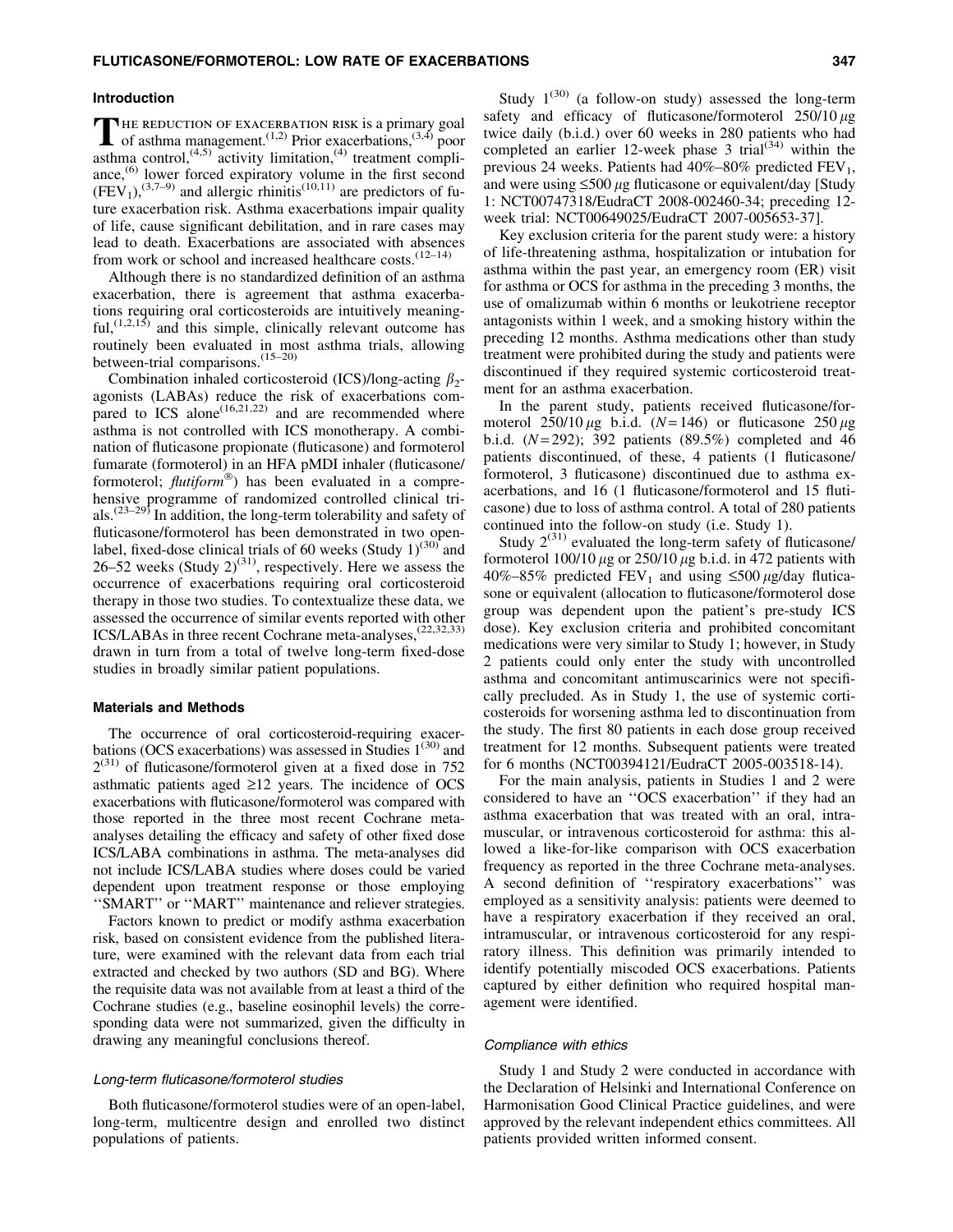## Other ICS and LABA combination therapies

Data on the incidence of OCS exacerbations with other combinations of an ICS and LABA were obtained from three recent Cochrane reviews (Ducharme et al.;<sup>(22)</sup> Lasserson et al.;<sup>(32)</sup> Chauhan and Ducharme<sup>(33)</sup>), selected as they were the most recent, relevant meta-analyses of fixed dose ICS/LABA combination therapy in asthma that included specific analyses of OCS exacerbations. From the Cochrane reviews we focused only on studies of patients aged  $\geq$ 12 years and only on studies of  $>$ 16 weeks to ensure comparability with the fluticasone/formoterol studies. The primary outcome measure in all three Cochrane metaanalyses was the number of patients with one or more exacerbations requiring oral steroids (i.e., the incidence of OCS exacerbations).

The meta-analysis by Lasserson et al. $(32)$  estimated the relative effects of fixed-dose single-inhaler fluticasone/ salmeterol and budesonide/formoterol in five head-to-head long-term studies. OCS exacerbations were reported in four of the five studies (Aalbers et al.,<sup>(35)</sup> Busse et al.,<sup>(36)</sup> COMPASS [Kuna et al.],<sup>(37)</sup> EXCEL [Dahl et al.]<sup>(38)</sup>). The four studies included 4949 patients, and each compared regular maintenance treatment with budesonide/formoterol  $400/12 \mu$ g b.i.d. with fluticasone/salmeterol 250/50  $\mu$ g/day (Table 1). Notably, the Lasserson studies were of somewhat shorter duration (24 or 28 weeks) than the fluticasone/ formoterol studies (26/52 weeks or 60 weeks).

The meta-analysis by Ducharme et al. $(22)$  compared fixed dose ICS plus LABA versus the same fixed dose of ICS alone in patients with asthma insufficiently controlled on ICS monotherapy. Five long-term studies (duration 24 to 52 weeks) from this Cochrane review (Pauwels et al. [FA-CET],<sup>(16)</sup> O'Byrne et al. [OPTIMA],<sup>(18)</sup> Aubier et al.,<sup>(39)</sup> Fitzgerald et al.,<sup>(40)</sup> and van der Molen et al.<sup>(41)</sup>) including 1615 patients, reported OCS exacerbations and are presented here. The studies all involved separate inhaler ICS/ LABA combinations (fluticasone + salmeterol, budesonide + formoterol, beclometasone + formoterol, and flunisolide + formoterol); Aubier et al. also evaluated a single-inhaler ICS/LABA (fluticasone/salmeterol) (Table 1). O'Byrne et al.<sup>(18)</sup> and Pauwels et al.<sup>(16)</sup> both evaluated two dose levels in their respective studies.

Chauhan and Ducharme's meta-analysis $^{(33)}$  compared the addition of a LABA versus that of a leukotriene receptor agonist to the treatment regimen of asthmatics who remained symptomatic despite regular ICS. There were three long-term studies summarized in this review (Bjermer et al.,<sup>(42)</sup> Ilowite et al.,<sup>(43)</sup> and Price et al.<sup>(44)</sup>), including 1655 patients overall, which reported OCS exacerbations. The studies by Bjermer et al.<sup> $(42)$ </sup> and Ilowite et al.<sup> $(43)$ </sup> used separate inhaler ICS/LABA combinations (fluticasone + salmeterol), whilst the study by Price et  $al.^{(44)}$  allowed a range of separate or single inhaler ICS/LABA combinations (beclometasone, budesonide or fluticasone + salmeterol or formoterol or budesonide/formoterol or fluticasone/salmeterol) (Table 1).

Key entry criteria for the studies described above are summarized in Table 2 and were broadly comparable with patients' requirement for step-up to ICS/LABA ascertained in all but one case (FACET). Only the COMPASS study specifically recruited patients with a history of recent exacerbations  $( \geq 1$  in the previous 1–12 months). All other studies excluded patients with a recent history of exacerbations, although the exact criteria varied from study to study. Studies 1 and 2 and the EXCEL study excluded patients with exacerbations in the preceding 3 months, while Aalbers et al., Busse et al., COMPASS, van der Molen et al., Bjermer et al., and Ilowite et al. all excluded patients with exacerbations within 1 month of study entry.

In the FACET study only very frequent exacerbators (3 or more courses of OCS or hospitalization due to asthma in the 6 months before study entry) were excluded. Patients in the study by Price et al., were excluded if they were experiencing an acute asthma exacerbation or had used systemic corticosteroids within 2 weeks of study entry. Fitzgerald et al. excluded patients who had had an exacerbation requiring an emergency room visit within 3 months of study entry. The studies reported by Aubier et al. and the OPTI-MA study did not specify any inclusion/exclusion criteria regarding prior asthma exacerbations or recent systemic corticosteroid use.

There was some variation in baseline ICS doses: the two fluticasone/formoterol studies, the COMPASS study, and those of Aalbers et al. and Busse et al. imposed an upper limit for enrolment of  $500-600 \mu$ g fluticasone propionateequivalents (FP-e)/day. In the OPTIMA study, patients were ICS-naive or on a low dose of  $\leq 200 \mu$ g FP-e/day. Somewhat higher screening doses of up to 800 to 1000  $\mu$ g FP-e/day were permitted in the remaining studies (Table 2).

Patients in most studies had uncontrolled symptoms at baseline, defined as the use of rescue medication and/or the presence of asthma symptoms during the run-in period (Table 2). The exceptions were fluticasone/formoterol Study 1, which mandated uncontrolled symptoms at the start of the previous 12-week double-blind study, but not at the start of the 60 week extension study, and the FACET study, which required that randomized patients had stable asthma.

Following enrollment, only two of the studies mandated treatment with oral steroids for specific exacerbation criteria: the FACET study in case of a >30% decrease from baseline peak expiratory flow rate (PEFR) for 2 consecutive days (as well as if deemed necessary by the investigator for clinical need) and van der Molen et al., where PEFR decreased by >20% from baseline for 2 consecutive days.

Studies 1 and 2 were conducted across different territories (Study 1; Central, South and North America and Eastern Europe: Study 2; Eastern and Western Europe). Of the Cochrane studies, eight were performed in Europe and/or North America (one study also included Israel), whilst the countries in which four studies were undertaken were not specified (Table 1).

## Data analysis

The incidence of OCS exacerbations (main analysis) and respiratory exacerbations (sensitivity analysis) for the fluticasone/formoterol studies was calculated by dividing the number of patients with at least one exacerbation event by the total number of patients in the studies, and the 95% confidence interval (CI) was calculated. A similar approach was used to calculate the pooled incidence of OCS exacerbations for fixed-dose fluticasone/salmeterol and budesonide/salmeterol for the studies included from Lasserson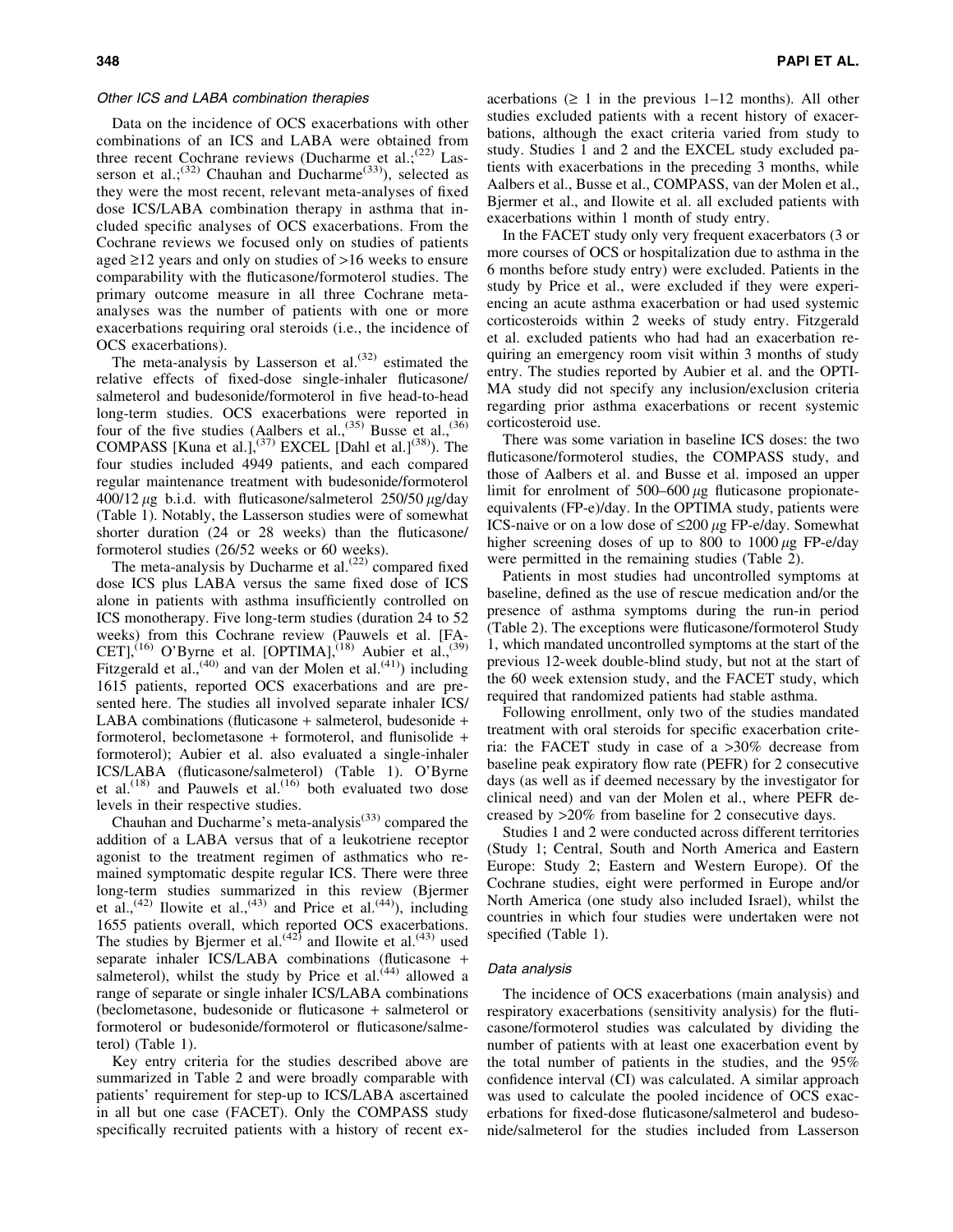| <b>Study</b>                                                                                        | Randomized<br>patients (N) | <b>Blinding</b>              | Treatment<br>duration<br>(weeks) | Treatment                                                                                                                                                                    | Countries in which<br>study performed                                   | during treatment<br>Visit frequency<br>period |
|-----------------------------------------------------------------------------------------------------|----------------------------|------------------------------|----------------------------------|------------------------------------------------------------------------------------------------------------------------------------------------------------------------------|-------------------------------------------------------------------------|-----------------------------------------------|
| FP/FORM studies                                                                                     | 280                        | Open-label                   | $\degree$                        | FP/FORM 250/10 µg MDI b.i.d                                                                                                                                                  | Romania, Ukraine, USA<br>Argentina, Mexico, Peru,                       | Every 12 weeks                                |
| م<br>م                                                                                              | 472                        | Open-label                   | $52^{\circ}$<br>26 or            | FP/FORM $100/10 \mu$ g MDI b.i.d. or<br>$250/10 \mu$ g MDI b.i.d.                                                                                                            | Romania, United Kingdom<br>Germany, Hungary, Poland                     | Every 4 weeks                                 |
| Aalbers, 2004 (35)                                                                                  | 215<br>219                 | Open-label                   | 28                               | Lasserson et al. (32) Cochrane review of single inhaler FP/SAL versus single inhaler BUD/FORM                                                                                | Denmark, Finland, Germany, Norway,<br>Sweden, Netherlands               | Ž                                             |
| Busse, 2008 (36)                                                                                    | 422<br>404                 | Open-label                   | 28                               | BUD/FORM 400/12 µg MDI b.i.d.                                                                                                                                                | USA                                                                     | Months 1, 4 and 7                             |
| COMPASS (37)<br>(Kuna 2007)                                                                         | 1099<br>1199               | Double-blind                 | $\overline{24}$                  | FP/SAL 250/50 µg DSK b.i.d.<br>BUD/FORM 400/12 µg TBH b.i.d.<br>FP/SAL 250/50 µg MDI b.i.d.                                                                                  | 16 countries (countries not specified)                                  | Every 8 weeks                                 |
| (Dahl, 2006)<br>EXCEL (38)                                                                          | 697<br>694                 | Double-blind                 | $\overline{2}$                   | BUD/FORM $400/12$ $\mu$ g TBH b.i.d.<br>FP/SAL 250/50 µg DSK b.i.d                                                                                                           | 18 countries (countries not specified)                                  | Weeks 4, 8, 16 and<br>$\overline{24}$         |
| Ducharme et al (22) Cochrane review of addition of LABA to .<br>Aubier, 1999 (39)<br>Single inhaler | 167                        | Double-blind                 | $\overline{28}$                  | FP/SAL 500/50 µg DSK b.i.d<br>$CS$ versus same dose of ICS                                                                                                                   | Germany, Netherlands & France                                           | Weeks 2, 4, 12,<br>20 and 28                  |
| Fitzgerald, 1999 (40)<br>Two inhalers                                                               | 171<br>89                  | Double-blind<br>Double-blind | 28<br>$\overline{24}$            | BUD, BDP or FLN 400-1200 $\mu$ g DPI or<br>FP 500 DSK + SAL 50 $\mu$ g DSK b.i.d.<br>MDI + FORM 12 $\mu$ g Aeroliser b.i.d.                                                  | Canada                                                                  | Months 1, 3, 5 and $6$                        |
| OPTIMA (18) Low<br>dose ICS                                                                         | 323                        | Double-blind                 | 52                               | BUD 100 $\mu$ g TBH + FORM 4.5 $\mu$ g<br>TBH b.i.d.                                                                                                                         | 17 countries (countries not specified)                                  | 9 visits over 1 year                          |
| (O'Byrne, 2001)                                                                                     | 315                        | Double-blind                 | 52                               | BUD 200 $\mu$ g TBH + FORM 4.5 $\mu$ g<br>TBH b.i.d.                                                                                                                         |                                                                         |                                               |
| High dose ICS<br>FACET (16) Low<br>dose ICS                                                         | 210                        | Double-blind                 | 52                               | $BUD 100 \mu g$ TBH + FORM 12 $\mu g$<br>TBH b.i.d.                                                                                                                          | Israel, Italy, Luxembourg, Norway,<br>Belgium, Canada, the Netherlands, | 1, 2, 3, 6, 9, and 12<br>Week 2 and Months    |
| High dose ICS<br>(Pauwels, 1997)                                                                    | 215                        | Double-blind                 | 52                               | $\begin{array}{c} \text{BUD 400}\,\mu\text{g TBH}+\text{FORM 12}\,\mu\text{g}\\ \text{TBH b.i.d.} \end{array}$                                                               | Spain, United Kingdom                                                   |                                               |
| van der Molen, 1997<br>(41)                                                                         | 125                        | Double-blind                 | $\overline{24}$                  | ICS (usual dose) DPI or MDI + FORM<br>$24 \mu$ g TBH b.i.d.                                                                                                                  | The Netherlands, Canada                                                 | Weeks 4, 12 and 24                            |
| Bjermer, 2003 (42)                                                                                  | 743                        | Double-blind                 | 48                               | Chauhan and Ducharme (33) Cochrane review of addition to ICS of LABAs versus anti-leukotrienes                                                                               | 37 countries (countries not specified)                                  | E                                             |
| Ilowite, 2004 (43)<br>Price, 2011 (44)                                                              | 730<br>182                 | Double-blind<br>Open-label   | 48<br>104                        | FP 100 µg DPI + SAL 50 µg MDI b.i.d.<br>FP 125 µg MDI + SAL 50 µg MDI b.i.d.<br>BDP, BUD or FP (DPI or MDI) + SAL<br>(Diskhaler or DSK or MDI) or<br>FORM (TBH or Aeroliser) | United Kingdom<br>USA                                                   | Months 2, 6, 12, 18<br>and 24<br>E            |
|                                                                                                     |                            |                              |                                  | BDP, beclometasone; b.i.d., twice daily; BUD, budesonide; DSK, Diskus; DPI, dry powder inhaler where various devices could be used;                                          |                                                                         |                                               |

TABLE 1. SUMMARY OF THE STUDIES INCLUDED IN THE POOLED ANALYSIS Table 1. Summary of the Studies Included in the Pooled Analysis BDP, beclometasone; b.i.d., twice daily; BUD, budesonide; DSK, Diskus; DPI, dry powder inhaler where various devices could be used;

FEV<sub>1</sub>, forced expirato, v.v.u., we in 1 asond; FLN, flunisolide; FORM, formoterol; FP, fluiteasone propionate; ICS, inhaled corticosterioid; LABA, long-acting  $\beta_2$  agonist; NR, not reported; SAL, sameterol; TBH, Turbuha FEV<sub>1</sub>, forced expiratory volume in 1 second; FLN, flunisolide; FORM, formoterol; FP, fluticasone propionate; ICS, inhaled corticosteroid; LABA, long-acting  $\beta_2$  agonist; NR, not reported; SAL, salmeterol; TBH, Turbuhaler.

Under treatment, a '/' between the ICS and LABA denotes a fixed dose single-inhaler combination, while a ' +' denotes separate inhalers.

aClinicalTrials.gov identifier: NCT00747318 / EudraCT number: 2008-002460-34.

bClinicalTrials.gov identifier: NCT00394121 / EudraCT number: 2005-003518-14.

cThe first 80 patients in each dose group received treatment for 52 weeks; subsequent patients were treated for 26 weeks.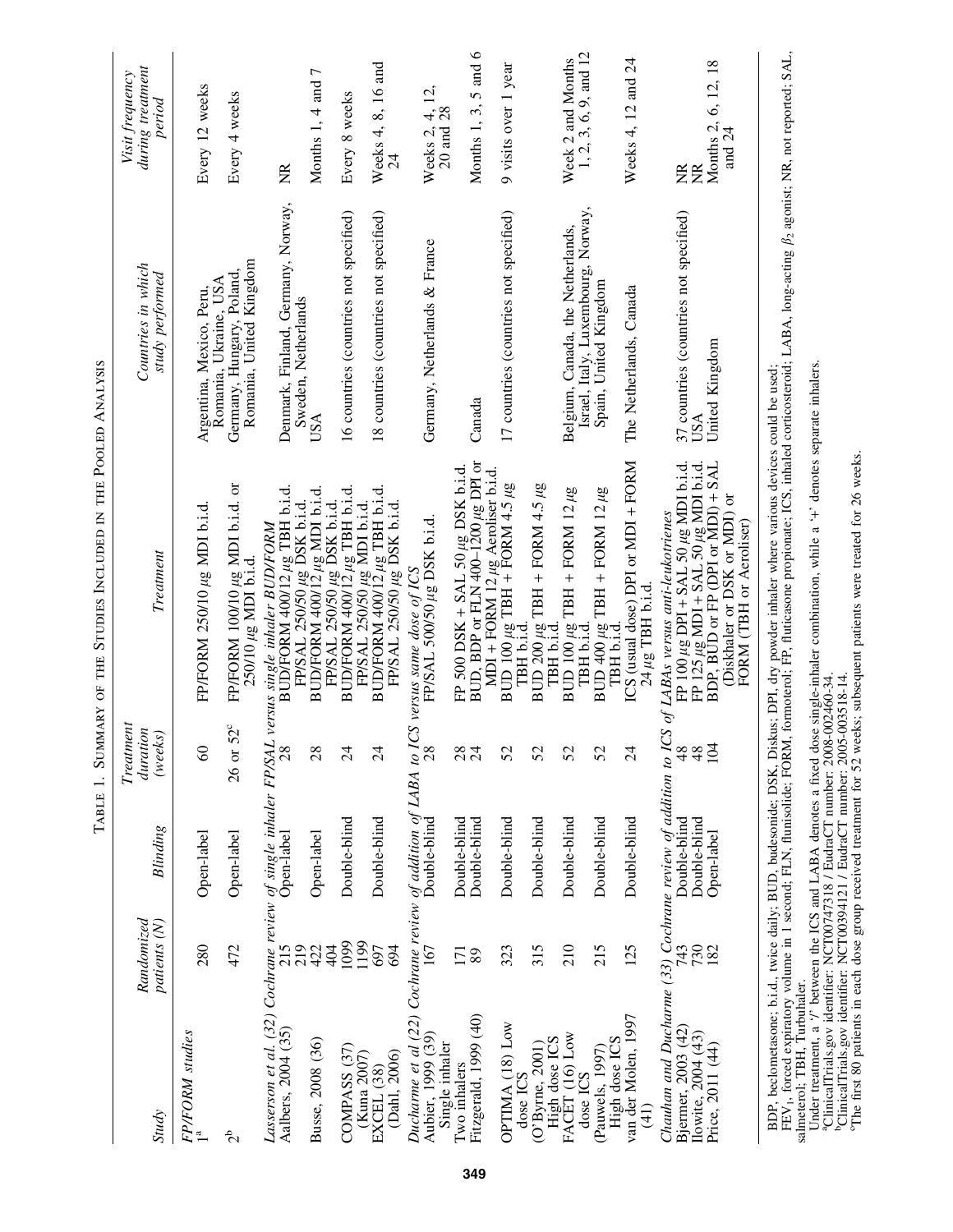|                                                        |                                                                                                                                         | TABLE 2. KEY                                                                   |                                                                | STUDY DESIGN AND PATIENT SELECTION FEATURES BY STUDY                                                       |                                                                        |                                                                                                                                                                                                                                                                                                                                                                                                 |
|--------------------------------------------------------|-----------------------------------------------------------------------------------------------------------------------------------------|--------------------------------------------------------------------------------|----------------------------------------------------------------|------------------------------------------------------------------------------------------------------------|------------------------------------------------------------------------|-------------------------------------------------------------------------------------------------------------------------------------------------------------------------------------------------------------------------------------------------------------------------------------------------------------------------------------------------------------------------------------------------|
| <b>Study</b>                                           | for uncontrolled<br>Requirement<br>at baseline<br>symptoms<br>$(FesNo)^a$                                                               | patients with an<br>history? (Y/N)<br>enrolment of<br>exacerbation<br>Specific | exacerbations?<br>(Y/N) <sup>c</sup><br>Exclusion of<br>recent | inclusion criterion<br><b>Baseline ICS</b> use<br>baseline use)<br>( $\mu g/day$ FP<br>equivalent<br>(mean | smoking history?<br>$(Y/N)$<br>patients with<br>Exclusion of           | Concomitant asthma medications                                                                                                                                                                                                                                                                                                                                                                  |
| <b>FP/FORM</b> studies                                 | required for entry<br>study. However,<br>symptoms were<br>into the parent<br>uncontrolled<br>follow-on<br>Not for this<br>study         | $\tilde{\mathsf{z}}$                                                           | Yes                                                            | $500$ (NR)                                                                                                 | Yes <sup>d</sup>                                                       | Prohibited: leukotriene modifiers, LABAs, inhaled,<br>nasal, oral or injectable corticosteroids, mucolytics,<br>ipratropium, tiotropium and omalizumab<br>methylxanthines, sodium cromoglicate,<br>Permitted: prn salbutamol rescue                                                                                                                                                             |
| $\mathcal{L}$                                          | $\mathbf{Yes}$                                                                                                                          | $\frac{1}{2}$                                                                  | Yes                                                            | $500$ (NR)                                                                                                 | $Yes^d$                                                                | Prohibited: leukotriene modifiers, LABAs, inhaled,<br>nasal, oral or injectable corticosteroids, mucolytics<br>Permitted: prn salbutamol rescue<br>and omalizumab                                                                                                                                                                                                                               |
| Aalbers, 2004 (35)<br>Busse, 2008 (36)<br>COMPASS (37) | Lasserson et al (32) Cochrane review of single inhaler FP/SAL versus single inhaler BUD/FORM<br>$\mathbf{Yes}$<br>Yes<br>$\mathbf{Yes}$ | $\mathop{\mathrm{Xes}}\limits_{\mathbf{Yes}^b}$                                | Yes<br>Yes<br>Yes                                              | $>300 - 500$ (NR)<br>250-600 (368)<br>2500(374)                                                            | Yes <sup>e</sup><br>$\bar{\text{Yes}}^{\mathrm{f}}$<br>No <sup>g</sup> | Permitted: Terbutaline or salbutamol rescue<br>Permitted: Terbutaline rescue<br>Permitted: prn SABA rescue                                                                                                                                                                                                                                                                                      |
| (Kuna, 2007)<br>EXCEL (38)<br>(Dahl, 2006)             | Yes                                                                                                                                     | $\mathsf{S}^{\mathsf{o}}$                                                      | Yes                                                            | 500-1000 (NR)                                                                                              | Yes <sup>e</sup>                                                       | Permitted: Salbutamol rescue                                                                                                                                                                                                                                                                                                                                                                    |
| Aubier, 1999 (39)                                      | Ducharme et al. (22) Cochrane review of ICS/LABA free combinations<br>Yes                                                               |                                                                                | $\widetilde{\Xi}$                                              | 750-1000 (NR)                                                                                              | $\mathop{\mathsf{No}}\nolimits^{\mathsf{h}}$                           | anticholinergics, theophyllines, sodium<br>Regular therapy for asthma, such as<br>Permitted: prn SABA rescue                                                                                                                                                                                                                                                                                    |
| Fitzgerald, 1999 (40)                                  | Yes                                                                                                                                     | $\tilde{z}$                                                                    | Yes                                                            | 200-600 (366)                                                                                              | Yes                                                                    | Stable doses of inhaled sodium cromoglicate, nedo-<br>throughout the trial, with oral antihistamines and<br>exacerbation, investigators could increase dose<br>nasal corticosteroids permitted up to 30 days<br>cromil, and oral xanthines were permitted<br>of ICS and/or add oral corticosteroid<br>cromoglicate, continued unchanged<br>Permitted: prn salbutamol In case of<br>(cumulative) |
|                                                        |                                                                                                                                         |                                                                                |                                                                |                                                                                                            |                                                                        | (continued)                                                                                                                                                                                                                                                                                                                                                                                     |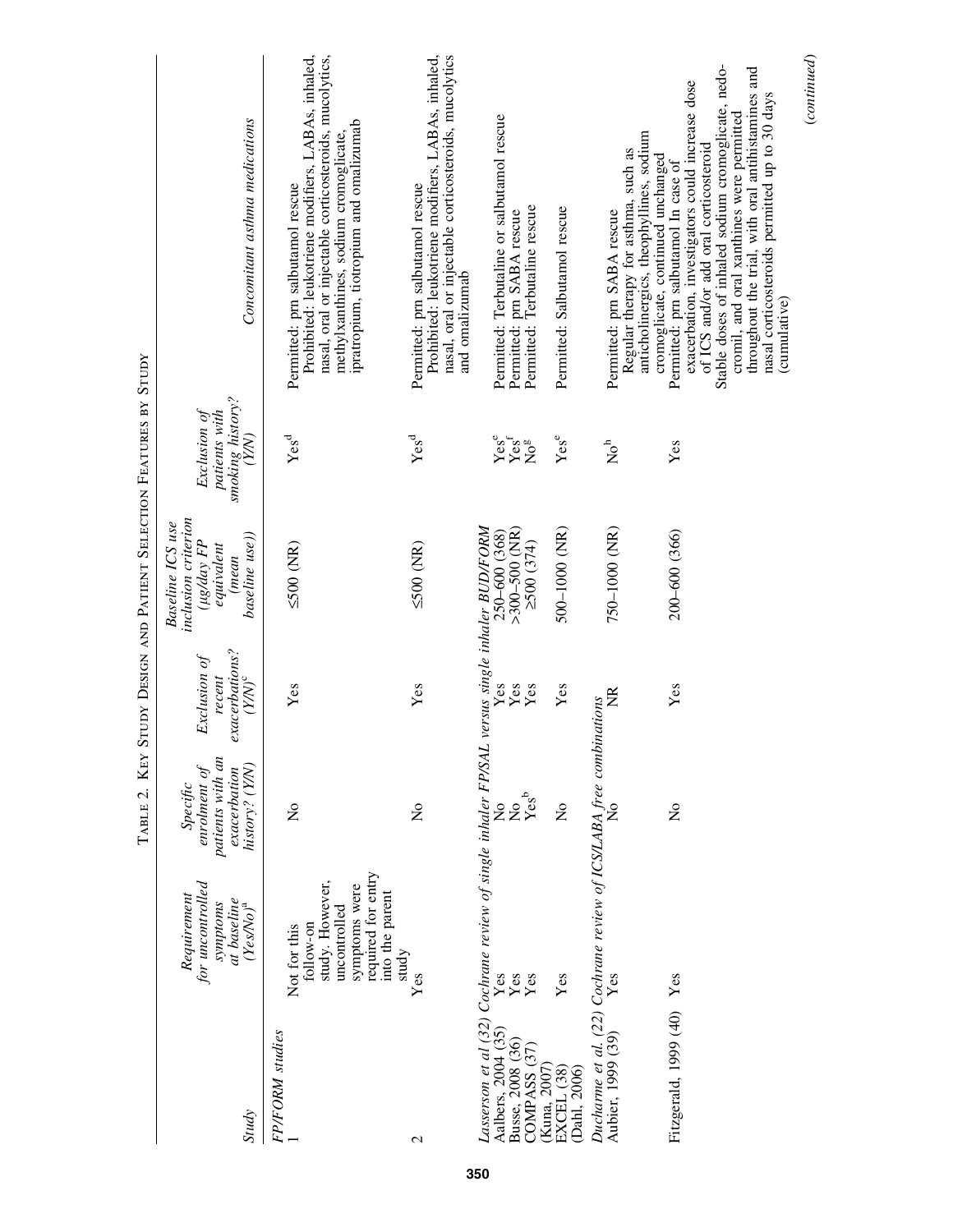| <b>Study</b>                                             | for uncontrolled<br>Requirement<br>at baseline<br>symptoms<br>$(FesNo)^a$ | patients with an<br>history? (Y/N)<br>enrolment of<br>exacerbation<br>Specific | exacerbations?<br>Exclusion of<br>recent<br>$\left( Y\!N\right) ^{\mathrm{c}}$ | inclusion criterion<br>Baseline ICS use<br>baseline use))<br>$(\mu g / d a y FP)$<br>equivalent<br>(mean | smoking history?<br>Exclusion of<br>patients with<br>(YN) | Concomitant asthma medications                                                                                                                                                          |
|----------------------------------------------------------|---------------------------------------------------------------------------|--------------------------------------------------------------------------------|--------------------------------------------------------------------------------|----------------------------------------------------------------------------------------------------------|-----------------------------------------------------------|-----------------------------------------------------------------------------------------------------------------------------------------------------------------------------------------|
| (O'Byrne, 2001)<br>OPTIMA <sub>(18)</sub>                | Yes                                                                       | $\mathsf{z}^{\circ}$                                                           | Ž                                                                              | $5400$ (NR)                                                                                              | ž                                                         | Prohibited: No other asthma medications allowed<br>Permitted: prn SABA rescue                                                                                                           |
| (Pauwels, 1997)<br>FACET (16)                            | $\tilde{\mathsf{z}}$                                                      | $\tilde{z}$                                                                    | Yes                                                                            | $(619)$ $0082$                                                                                           | ž                                                         | except in case of exacerbation<br>pm SABA rescue                                                                                                                                        |
| van der Molen, 1997 Yes<br>$\left( \frac{41}{2} \right)$ |                                                                           | $\tilde{\mathsf{z}}$                                                           | Yes                                                                            | $\leq 800$ (NR)                                                                                          | $Yes^f$                                                   | Prohibited: Sodium cromoglicate, theophylline, and<br>Permitted: prn SABA rescue<br>anticholinergic drugs                                                                               |
|                                                          | Chauhan, Ducharme (33) Cochrane review of addition to ICS                 |                                                                                | of LABAs versus anti-leukotrienes                                              |                                                                                                          |                                                           |                                                                                                                                                                                         |
| Bjermer, 2003 (42)<br>Ilowite, 2004 (43)                 | Yes<br>Yes                                                                | $\mathsf{\Sigma}^\circ$<br>$\mathsf{\hat{z}}$                                  | Yes<br>Yes                                                                     | $100 - 500$ $(324)$                                                                                      | Z                                                         | pm SABA rescue<br>None                                                                                                                                                                  |
| Price, 2011 (44)                                         | $_{\rm Yes}$                                                              | $\tilde{\mathsf{z}}$                                                           | Yes                                                                            | Stable dose (902)                                                                                        | ĔŻ                                                        | Permitted: prn inhaled SABA, ipratropium,<br>theophylline, cromoglicate, nedocromil                                                                                                     |
|                                                          |                                                                           |                                                                                |                                                                                |                                                                                                          |                                                           | $\ddot{\phantom{a}}$<br>BUD, budesonide, FORM, formoterol, FP, fluticasone propionate, ICS, inhaled corticosteroid; NR, not reported; SABA, short-acting beta-agonist; SAL, salmeterol. |

TABLE 2. (CONTINUED) Table 2. (Continued) BUD, budesonide; FORM, formoterol; FP, fluticasone propionate; ICS, inhaled corticosteroid; NR, not reported; SABA, short-acting beta-agonist; SAL, salmeterol.<br>"Defined as the use of rescue medication or asthma symptoms du

patients with a recent history of exacerbations or recent use of systemic corticosteroids;<br>"Exclusion of patients with a smoking history >10 pack/years, and/or with a recent history of smoking (Study 1) and/or current smok

"Defined as the use, of resue medication r, are proports during the uni-in period; "Patients were required to have had ≥1 asthma exacerbation in the previous 1–12 months; "Exclusion of patients with a recent history of exa patient with a smoking history >10 pack/years; <sup>f</sup>Exclusion of patients with a smoking history >20 pack/years; <sup>g</sup>In this study 79% of patients had never smoked, 15% were previous smokers and 6% were current smokers; <sup>h</sup>In this study, 46% of patients had never smoked, 39% were previous smokers, and 15% were current smokers; <sup>1</sup>In this study, 41% of patients had never smoked, 42% were previous smokers, and 17% were current smokers.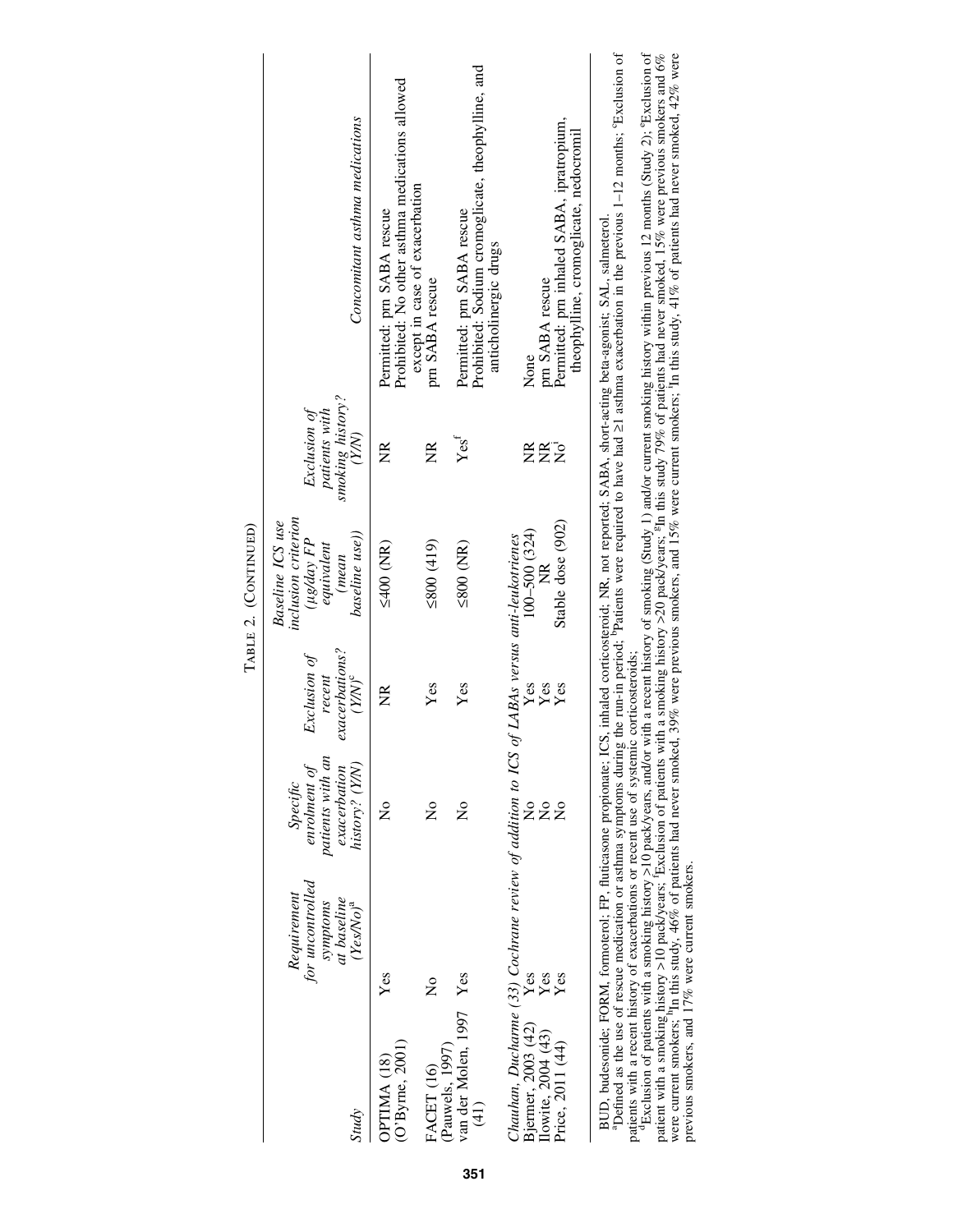et al., and for the ICS and LABA combinations included from Ducharme et al. and Chauhan and Ducharme.

# **Results**

## Baseline characteristics of patients

Patient characteristics in the 12 Cochrane studies were broadly similar to those in the fluticasone/formoterol studies (Table 3). The mean age was 42–43 years in Studies 1 and 2, and 36–50 years for those from the Cochrane analyses. Mean FEV<sub>1</sub> % predicted was  $67\% - 73\%$  in Studies 1 and 2, and similar in 10 out of the 12 Cochrane studies (68%– 79%), but somewhat higher in the study by Aalbers et al. and the OPTIMA study (84%–87%). Limited ethnicity data were available but, where detailed, patients were predominantly white. Whereas in the fluticasone/formoterol studies very few black patients (0.4%–2.1%) were enrolled, as in studies by Bjermer et al. and Price et al., higher proportions were enrolled in two studies performed solely at U.S. centers (Busse et al., Ilowite et al.) (Table 3).

# Treatment adherence

In both fluticasone/formoterol studies, adherence (assessed via patient diary cards and dose counter review) was high:  $98\%$  and  $95\%$  of subjects in Study 1 and 2, respectively, took at least 70% of their medication. Adherence data were available for 5 of the 11 Cochrane-summarized studies.(35–37,39,44) High levels of adherence were seen in 4 of these studies: mean treatment compliance was  $\geq 94\%$  in Aubier's and Aalbers' studies, whilst  $\geq 93\%$  of subjects in Busse et al. and COMPASS reported taking at least 80% of their study medication. By contrast, in Price et al.'s real

| <b>Study</b>                                                                                 | Mean<br>age | Gender<br>(% male:female) | Ethnicity                                                           | FEV <sub>I</sub><br>% predicted | <i>Reversibility</i> $(\%)$ |
|----------------------------------------------------------------------------------------------|-------------|---------------------------|---------------------------------------------------------------------|---------------------------------|-----------------------------|
| <b>FP/FORM</b> studies                                                                       |             |                           |                                                                     |                                 |                             |
| 1                                                                                            | 43          | 35:65                     | White 74.6%<br><b>Black 2.1%</b><br>Asian $0.4\%$<br>Hispanic 19.6% | 67                              | <b>NR</b>                   |
| 2                                                                                            | 42          | 46:54                     | Other 3.2%<br>White 98.9%<br>Black $0.4\%$<br>Asian $0.6\%$         | 73                              | 28                          |
| Lasserson et al (32) Cochrane review of single inhaler FP/SAL versus single inhaler BUD/FORM |             |                           |                                                                     |                                 |                             |
| Aalbers, 2004 (35) BUD/FORM                                                                  | 46          | 45:55                     | <b>NR</b>                                                           | 84                              | <b>NR</b>                   |
| <b>FP/SAL</b>                                                                                | 46          | 49:51                     | <b>NR</b>                                                           | 85                              | <b>NR</b>                   |
| Busse, 2008 (36) BUD/FORM                                                                    | 39          | 34:66                     | White 82.0%<br><b>Black 13.8%</b><br>Other 4.2%                     | 79                              | NR                          |
| FP/SAL                                                                                       | 39          | 43:57                     | White 84.0%<br><b>Black 12.3%</b><br>Other 3.7%                     | 78                              | $\rm NR$                    |
| COMPASS (37) BUD/FORM                                                                        | 38          | 41:59                     | NR                                                                  | 73                              | 25                          |
| (Kuna, 2007) FP/SAL                                                                          | 38          | 43:57                     | <b>NR</b>                                                           | 73                              | 23                          |
| EXCEL(38) BUD/FORM                                                                           | 47          | 41:59                     | <b>NR</b>                                                           | 79                              | 24                          |
| (Dahl, 2006) FP/SAL                                                                          | 46          | 44:56                     | <b>NR</b>                                                           | 79                              | 20                          |
| Ducharme et al (22) Cochrane review of ICS/LABA free combinations                            |             |                           |                                                                     |                                 |                             |
| Aubier, 1999 (39) Single inhaler                                                             | 46          | 57:43                     | <b>NR</b>                                                           | 73                              | 16                          |
| Separate inhalers                                                                            | 48          | 50:50                     | <b>NR</b>                                                           | 73                              | 18                          |
| Fitzgerald, 1999 (40)                                                                        | 36          | 53:47                     | <b>NR</b>                                                           | 79                              | <b>NR</b>                   |
| OPTIMA (18) Low dose ICS                                                                     | 37          | 45:55                     | <b>NR</b>                                                           | 86                              | <b>NR</b>                   |
| (O'Byrne, 2001) High dose ICS                                                                | 37          | 41:59                     | <b>NR</b>                                                           | 87                              | <b>NR</b>                   |
| FACET (16) Low dose ICS                                                                      | 41          | 50:50                     | NR                                                                  | 76                              | NR                          |
| (Pauwels, 1997) High dose ICS                                                                | 42          | 47:53                     | <b>NR</b>                                                           | 76                              | <b>NR</b>                   |
| van der Molen, 1997 (41)                                                                     | 41          | 49:51                     | <b>NR</b>                                                           | 68                              | 25                          |
| Chauhan, Ducharme (33) Cochrane review of addition to ICS of LABAs versus anti-leukotrienes  |             |                           |                                                                     |                                 |                             |
| Bjermer, 2003 (42)                                                                           | 41          | 45:55                     | White 77.4%<br>Black $0.5\%$<br>Asian 7.4%                          | 73                              | 19                          |
| Ilowite, 2004 (43)                                                                           | 38          | 37:63                     | Other 14.7%<br>White 85.6%<br><b>Black 7.7%</b><br>Hispanic 5.1%    | 74                              | 19                          |
| Price, 2011 (44)                                                                             | 50          | 39:61                     | White 98%<br>Other 2%                                               | <b>NR</b>                       | <b>NR</b>                   |

BUD, budesonide; FORM, formoterol; FP, fluticasone propionate; ICS, inhaled corticosteroid; NR, not reported; SAL, salmeterol.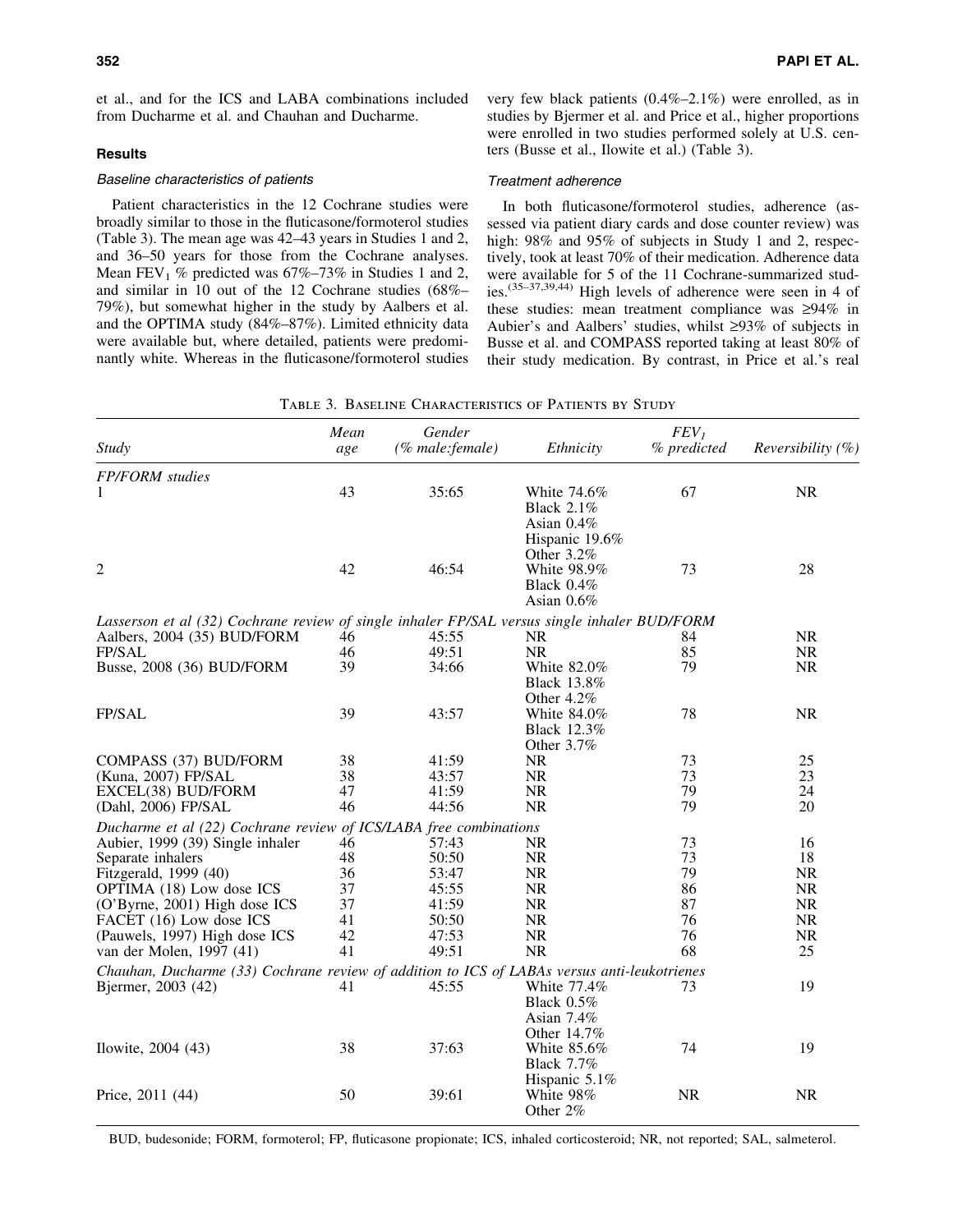

FIG. 1. OCS exacerbation incidences for individual studies of ICS/LABA combinations. ICS/LABA OCS exacerbation rates are for studies 1 and 2, and in the individual studies as reported in the Cochrane meta-<br>analyses by Lasserson et al.<sup>(32)</sup> Ducharme et al.,<sup>(22)</sup> and Chauhan and Ducharme.<sup>(33)</sup> BDP, beclometasone; BUD, budesonide; FLN, flunisolide; FORM, formoterol; FP, fluticasone propionate; SAL, salmeterol.

world study, adherence (based on prescriptions issued) with LABA was only 46% and with ICS only 64%.

## Incidence of exacerbations with fluticasone/formoterol

Fluticasone/formoterol was associated with a similar, low incidence of OCS exacerbations in both studies (Fig. 1 and Table 4). The OCS exacerbation rate was 1.8% (95% CI: 0.2, 3.3%, *n/N*= 5/280) in Study 1 and 2.3% (95% CI: 1.0, 3.7%,  $n/N = 11/472$ ) in Study 2. The pooled incidence of OCS exacerbations with long-term fluticasone/formoterol therapy was 2.1% (95% CI: 1.1, 3.2%, *n/N*= 16/752).

The incidence of respiratory exacerbations (sensitivity analysis, including patients who received corticosteroids for *any* respiratory illness) was slightly higher: 2.9% of patients in Study 1 (95% CI: 9.1, 4.8%, *n/N*= 8/280) and 3.0% of patients in Study 2 (95% CI: 1.4, 4.5%, *n/N*= 14/472). The pooled respiratory exacerbation rate was 2.9% (95% CI: 1.7, 4.1%,

|                                               |            | OCS exacerbation rate |                         |
|-----------------------------------------------|------------|-----------------------|-------------------------|
| ICS/LABA combination                          | n/N        | $\%$                  | 95% confidence interval |
| Fluticasone/formoterol <sup>a</sup>           | 16/752     | 2.1                   | 1.1, 3.2                |
| Fluticasone/formoterol <sup>b</sup>           | 22/752     | 2.9                   | 1.7, 4.1                |
| Fluticasone/salmeterol [Lasserson, 2011 (32)] | 239 / 2516 | 9.5                   | 8.4, 10.6               |
| Budesonide/formoterol [Lasserson, 2011 (32)]  | 257 / 2433 | 10.6                  | 9.3, 11.8               |
| ICS/LABA combinations [Ducharme, 2010 (22)]   | 258 / 1615 | 16.0                  | 14.2, 17.8              |
| ICS/LABA combinations [Chauhan, 2014 (33)]    | 275 / 1643 | 16.7                  | 14.9, 18.5              |

\*Derived from fluticasone/formoterol studies and meta-analyses by Lasserson et al., 2011, Ducharme et al., 2010, and Chauhan and Ducharme, 2014.

OCS exacerbation, oral corticosteroid-requiring exacerbation.

<sup>a</sup>Pooled OCS exacerbation rate from Studies 1 and 2 (main analysis includes patients with an exacerbation treated with an oral, intramuscular, or intravenous corticosteroid); <sup>b</sup>Pooled severe exacerbation rate from Studie treated with oral, intramuscular, or intravenous corticosteroid for any respiratory illness).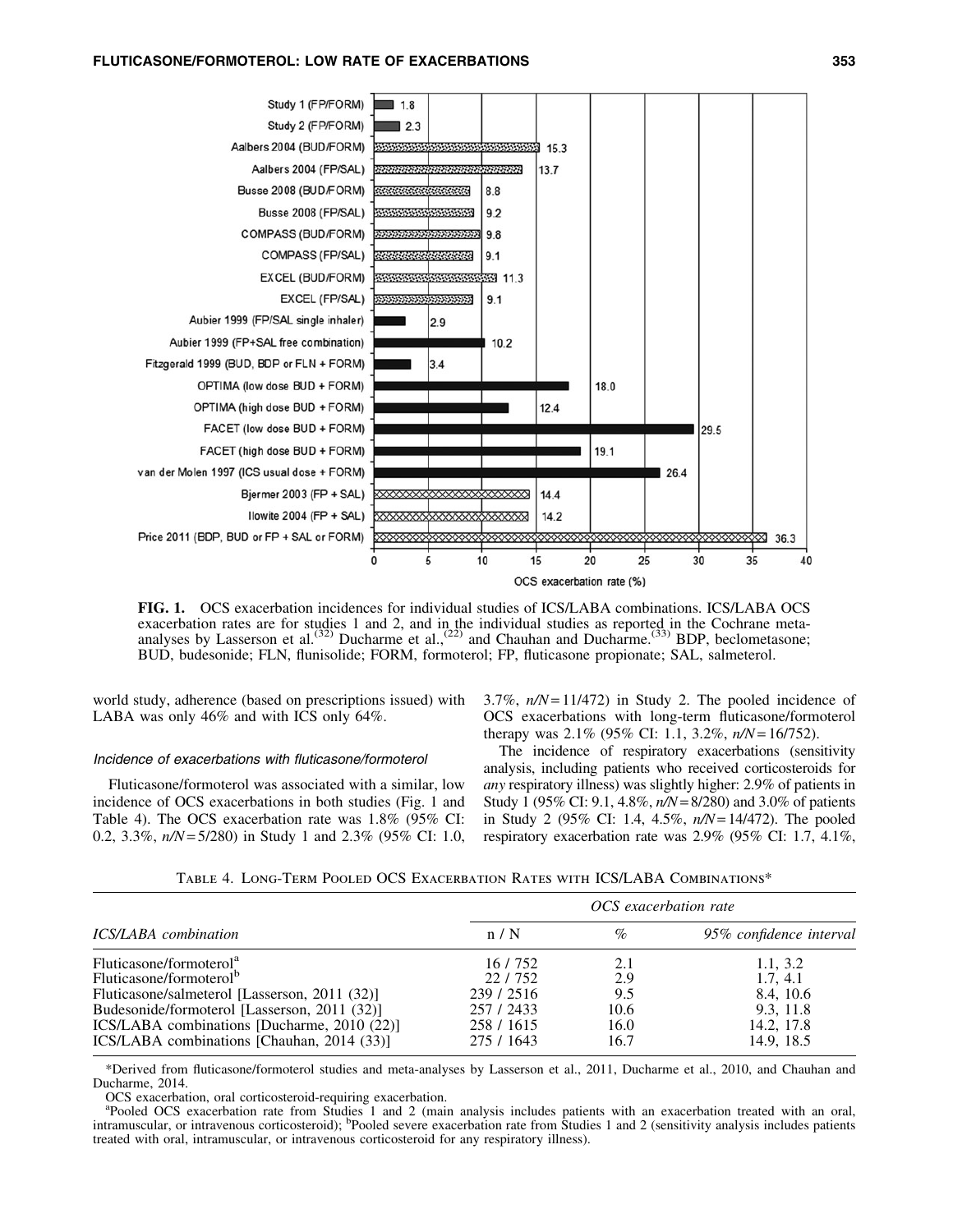*n/N*= 22/752), and the pooled hospitalization rate due to OCS exacerbations was 0.1% (95% CI: 0, 0.4%, *n/N*= 1/752).

# Incidence of exacerbations with other ICS/LABA combinations

The pooled incidence of OCS exacerbations from the four studies reported by Lasserson et al. was higher than that observed for fluticasone/formoterol at 9.5% (95% CI: 8.4, 10.6%; *n/N*= 239/2516) for single-inhaler fluticasone/salmeterol  $(250/50 \,\mu$ g b.i.d.), and 10.6% (95% CI: 9.3, 11.8%; *n/N*= 257/2433) for single-inhaler budesonide/formoterol  $(400/12 \mu g \text{ b.i.d.})$  (Table 4). Variation in the incidence of OCS exacerbations was relatively low, ranging from 9.1% to 13.7% for budesonide/formoterol, and from 8.8% to 15.3% for fluticasone/salmeterol (Fig. 1).

For the ICS and LABA combinations in the five studies from Ducharme et al., the pooled incidence of OCS exacerbations was also notably higher than that seen with fluticasone/formoterol at 16.0% (95% CI: 14.2, 17.8%, *n/N*= 258/ 1615, Table 4). Across the five studies, the incidence of OCS exacerbations varied considerably (range: 2.9% to 29.5%) and was greater than 10% in four of five studies (Fig. 1). Two studies (OPTIMA and FACET) assessed two dose levels of budesonide in conjunction with formoterol; in both studies, fewer OCS exacerbations were seen in the high dose group than in the low dose group  $(12.4\% \text{ vs. } 18.0\% \text{ and } 19.1\% \text{ vs. } 18.0\% \text{ and } 19.1\% \text{ vs. } 18.0\% \text{ and } 19.1\% \text{ vs. } 18.0\% \text{ and } 19.1\% \text{ vs. } 18.0\% \text{ and } 19.1\% \text{ vs. } 18.0\% \text{ and } 19.1\% \text{ vs. } 18.0\% \text{ and } 19.1\% \text{ vs. } 18.0$ 29.5%, respectively). OCS exacerbations resulting in hospitalization were reported for ICS/LABA combinations in the Aubier et al., FACET, and van der Molen et al. studies, with an average hospitalization rate of 0.5% (*n/N*= 4/888).

The pooled incidence of OCS exacerbations for the ICS and LABA combinations in the three studies from Chauhan and Ducharme's Cochrane review<sup>(33)</sup> was very similar to that from the Ducharme et al.,<sup>(22)</sup> at 16.7% (95% CI: 14.9, 18.5, *n/N*= 275/1643, Table 4). OCS exacerbation rates were more than 2-fold higher in the study by Price et al. (36.3%, Fig. 1) compared with the studies by Bjermer et al. (14.4%) and Ilowite et al. (14.2%). Exacerbations resulting in hospitalization were reported for 0.7% of patients (*n/N* = 5/718) receiving fluticasone + salmeterol free combination in the Ilowite et al. study. Hospitalization rates were not reported by Bjermer et al. or Price et al.

## **Discussion**

Long-term fixed dose fluticasone/formoterol therapy was associated with a low incidence of OCS exacerbations in two separate studies: The pooled incidence of exacerbations in 752 patients was only 2.1% (95% CIs 1.1%, 3.2%) following a mean of 10 months treatment. A sensitivity analysis of ''respiratory'' exacerbations, which included any respiratory events treated with a systemic corticosteroid including those not reported as asthma exacerbations, produced similar results (pooled incidence 2.9% [95% CIs 1.7%, 4.1%]).

The difference in OCS exacerbation incidence between the fluticasone/formoterol studies versus those reviewed by the Cochrane collaboration was surprising; a low incidence of exacerbations similar to that noted in the two fluticasone/ formoterol studies was only reported by Aubier et al.<sup>(39)</sup> (for one of two arms in that study, single inhaler fluticasone/ salmeterol) and by Fitzgerald et al.<sup>(40)</sup> (formoterol added to budesonide, beclometasone or flunisolide) from amongst 19 available datasets (Fig. 1). To better understand why such cross-trial differences might have been observed, we assessed key aspects of all studies with the potential to influence the occurrence of exacerbations.

Only one ''real world'' study was included amongst all those we reviewed, that of Price and co-workers. $(44)$  Inclusion criteria were less restrictive than in the other studies assessed, with no requirement for patients to exhibit bronchodilator reversibility criterion or demonstrate correct inhaler technique prior to enrollment, nor exclusion of patients with significant co-morbidity or smoking history, and no restriction on concomitant medications. This study was associated with a considerably higher incidence of exacerbations on ICS/LABA treatment (36.3%) compared to all other studies we reviewed. This clearly suggests that the observed difference in exacerbation incidence is largely due to patient selection and the minimally interventional, ''real life'' nature of the study, likely allied to a prolonged study duration of 24 months and low rates of real world treatment adherence. The data of Price et al. are therefore of limited relevance to the fluticasone/formoterol data, hence the remainder of this discussion focuses primarily on the other 11 published studies (and 18 associated treatment arms).

Prior exacerbations are the strongest independent predictor of future exacerbation risk. $(4,5,45)$  In patients with asthma of varying severities, an exacerbation at baseline approximately trebles the odds of having an exacerbation at 1 year.(4,45) Most of the ICS/LABA studies we reviewed clearly detailed enrollment criteria with respect to prior exacerbations. Only the COMPASS study specifically recruited a population with a prior history of exacerbations, hence this design difference was not the basis for the exacerbation incidence difference between the fluticasone/ formoterol and other studies reported. Interestingly, the incidence of OCS exacerbations in COMPASS was very similar to those in several of the other studies assessed.

All studies (including COMPASS) excluded patients with "recent" exacerbations, although studies differed in the length of time that patients had to be exacerbation-free prior to enrolment and in terms of the exact description of excluded exacerbations. Theoretically these differences might have impacted on exacerbation incidence during each trial if, for example, temporal clustering of exacerbations occurs in asthma in a similar manner to that described in  $\text{COPD}^{(46)}$ (albeit this has not, to our knowledge, been described in asthma).

However, although the fluticasone/formoterol and EX-CEL studies shared similar (3-month) exacerbation-free periods pre-study, the respective incidences of exacerbations clearly differed between these two studies (2.1% [fluticasone/formoterol] versus 9.5% [fluticasone/salmeterol] and 10.6% [budesonide/formoterol]). Furthermore the incidence of exacerbations in EXCEL with both fluticasone/salmeterol and budesonide/formoterol was similar to those observed for these single inhaler combinations in COMPASS, and the studies of Busse et al. and Aalbers et al. (which each stipulated a 1 month exacerbation-free period). Thus there was no clear relationship between the exacerbation-free interval and subsequent exacerbation incidence in our review.

One study in which the exacerbation exclusion criterion employed does appear to be pertinent is FACET. Pauwels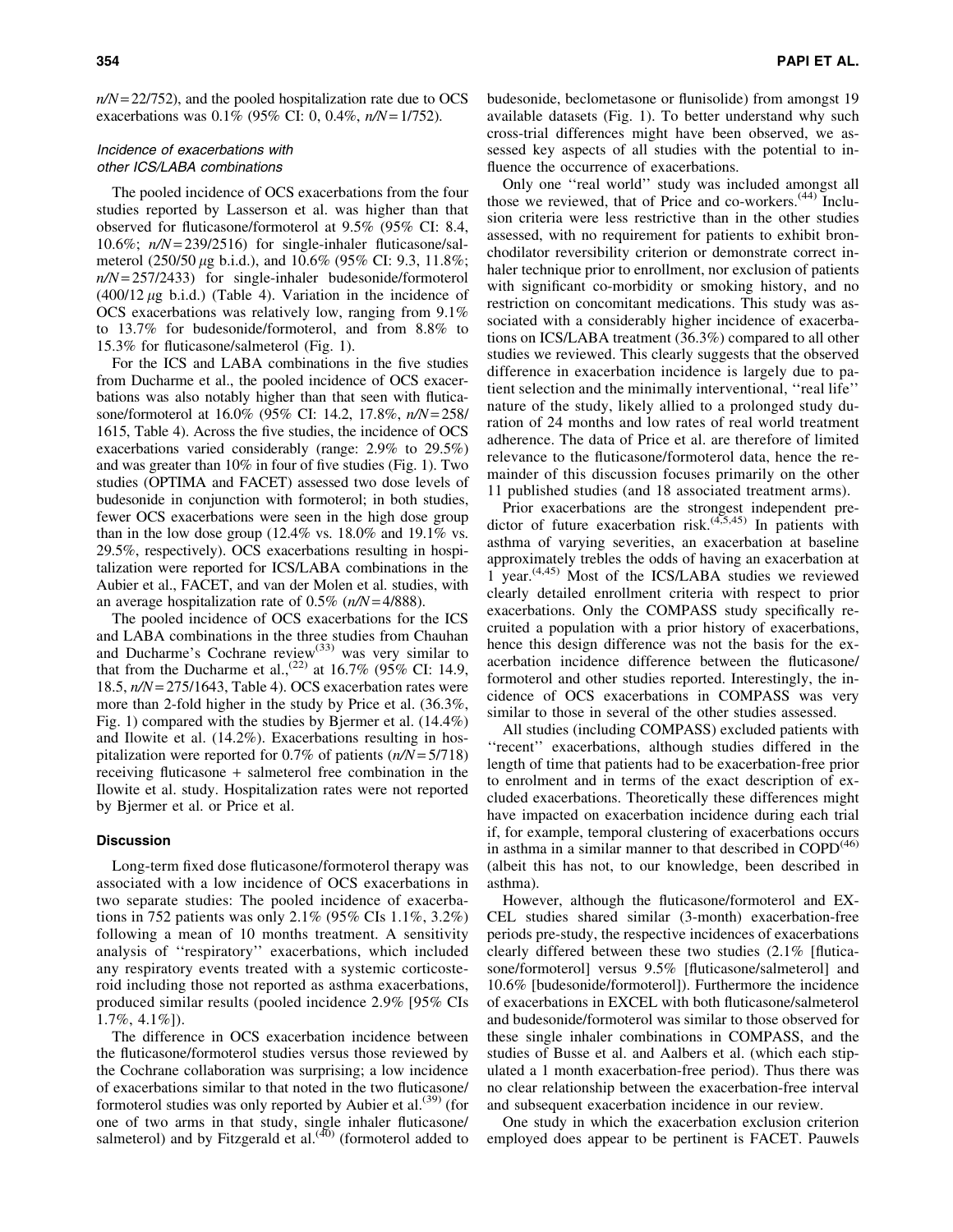#### FLUTICASONE/FORMOTEROL: LOW RATE OF EXACERBATIONS 355

et al. only excluded very frequent exacerbators (3 or more OCS exacerbations within the past 6 months) from study participation. Note that FACET was one of only two studies (alongside van der Molen et al.) that stipulated that OCS should be instituted when reductions in PEFR of a certain magnitude were observed. These two studies reported the highest incidence of exacerbations across all those assessed (excluding Price's ''real-world'' study). Thus OCS treatment criteria based on PEFR would appear to explain, at least in part, the much greater exacerbation incidences in FACET and van der Molen's studies than in our own. In FACET, however, OCS could also be instituted based on clinical need, and 73% of OCS exacerbations were a result of clinical need rather a drop in PEFR.<sup>(47)</sup> Hence, treatment criteria alone do not explain the high exacerbation incidence in FACET. The recruitment of all but the most frequent exacerbators into this study therefore appears to be the most likely cause of the high exacerbation incidence subsequently observed.

Lung function impairment is another of the most consistent, independent predictors of future exacerbation risk.<sup>(3,4,8,9,45)</sup> For example, Osborne and colleagues<sup>(8)</sup> reported a relative risk for acute care of 2.43 in asthmatics with  $FEV_1$  60%–80% predicted compared to those with  $FEV<sub>1</sub> >80\%$  predicted. Similar results were reported in a Dutch asthma cohort. $^{(9)}$  Given these observations it is interesting that mean lung function in the two fluticasone/ formoterol studies (67% and 73%, respectively) was towards the lower end of the spectrum compared to the other studies assessed. van der Molen et al. reported a mean baseline of  $68\%$  predicted  $FEV_1$ , whilst COMPASS and Aubier's study reported baseline values of 73% predicted  $FEV<sub>1</sub>$ . In the other studies reviewed, mean baseline lung function ranged from 76% to 87% predicted  $FEV<sub>1</sub>$ . Thus the degree of lung function impairment in the fluticasone/ formoterol studies does not explain the low exacerbation incidences subsequently seen, although it may have contributed to the high exacerbation incidence noted in van der Molen's study (in addition to the PEFR criteria stipulating when OCS should be instituted).

Another factor associated with the occurrence of exacerbations is uncontrolled disease.  $(4,5,45)$  To simplify matters, given the use of different baseline descriptors of symptomatology, we categorized studies as either mandating or not mandating symptomatic disease as an enrollment criterion. Only two studies did not mandate the enrollment of symptomatic patients: fluticasone/formoterol Study 1 and FACET. Given that the incidences of OCS exacerbations in fluticasone/formoterol Studies 1 and 2 were very similar (1.8% and 2.3%, respectively), an enrollment criterion specifying symptomatic disease did not appear to influence the subsequent reporting of OCS exacerbations—possibly because the parent study to Study 1 *did* include a ''symptomatic disease'' inclusion criterion. Furthermore it is noteworthy that in FACET, despite the enrollment of patients with *stable* disease at baseline, the OCS exacerbation incidence (19.1% and 29.5% on high and low dose budesonide + formoterol, respectively) was amongst the highest across all the studies assessed (Fig. 1). Overall, therefore, differences in baseline symptomatology did not appear to explain the lower incidence of exacerbations in the fluticasone/formoterol versus other studies.

The territories in which the studies were undertaken were reviewed, as the management and reporting of exacerbations may conceivably vary in different countries, resulting in regional differences in exacerbation incidence in a manner similar to that observed for COPD.<sup>(48)</sup> Despite similar exacerbation incidences seen therein, the two fluticasone/formoterol studies were conducted across different territories. Unfortunately four of the published studies we examined did not detail the countries in which they were undertaken. However, from the available data no clear trends could be discerned to suggest that regional differences played a major role in influencing the occurrence of exacerbations observed.

ICS dose at study entry, a plausible surrogate for disease severity and/or treatment response<sup>(49)</sup> was also examined. Broadly speaking, two study groups were evident: those where patients were on  $\leq 500-600 \mu$ g FP-e/day (which included both fluticasone/formoterol studies) and those in which  $\leq 800-1000 \mu$ g FP-e/day was allowed. Although very few studies presented the actual ICS dose at study entry, for those which did, the highest exacerbation incidences were seen in FACET and van der Molen's studies, both of which fell into the higher dose ICS category.

However, the dose entry criteria were not necessarily an indicator of actual ICS dose levels at study entry; the mean pre-study ICS dose in Aalbers' study (ICS entry criterion 250–600 FP-e) was  $368 \mu g/day$ , whereas in FACET an ICS entry criterion of  $\leq 800 \mu$ g FP-e resulted in a mean baseline ICS dose of 419  $\mu$ g/day. The high exacerbation incidences in the FACET and van der Molen studies may therefore be related to other aspects of their respective study designs, as discussed above, rather than prior ICS dose as a surrogate for disease severity.

Ethnicity was examined as exacerbations are more frequent in African American asthmatics than their white counterparts, even when concomitant medications<sup>(50)</sup> and socioeconomic factors<sup> $(51)$ </sup> are adjusted for. Whilst ethnicity data were limited, it is relevant that in two Cochrane studies (Busse et al. and Ilowite et al.) higher proportions of black patients were enrolled (7.7%–13.8%) than in the fluticasone/ formoterol studies (0.4%–2.1%). These imbalances could plausibly have contributed to the exacerbation incidence differences observed. However, of all Cochrane studies, only Busse's and Ilowite's were conducted at US sites alone where proportions of black patients are likely to be higher than in multinational or European studies. Furthermore, even with enrollment of approximately 8%–14% black patients in Busse and Ilowite's studies, any increase in exacerbation incidence in the overall population would be expected to be modest based on the reported occurrence of exacerbations in long-term studies of African American asthmatics.<sup> $(52-54)$ </sup> As such, any inflation of overall exacerbation incidence differences between fluticasone/formoterol and other treatments in our review is likely to be very limited.

Concomitant use of other anti-asthma therapies was also reviewed, given the potential for add-on medications to further reduce the occurrence of exacerbations. Although use of other asthma medications was permitted by Price et al., Fitzgerald et al., and Aubier et al., none allowed the concomitant use of leukotriene modifiers and, whilst two studies<sup>(39,44)</sup> permitted the use of anticholinergics, long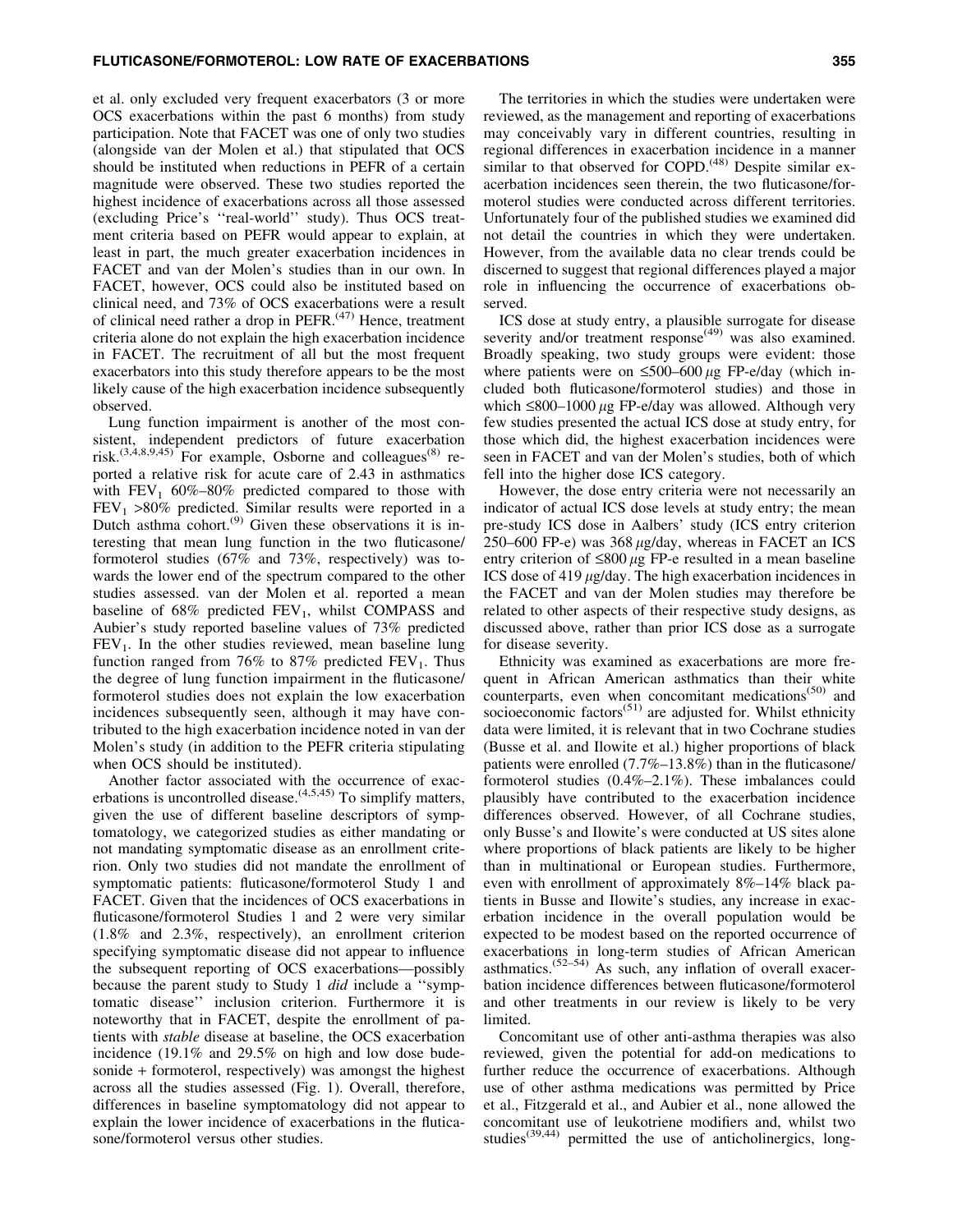acting antimuscarinics do not appear to have been employed. Thus, there appear to be no important differences in allowed concomitant asthma medications between any of the trials reviewed.

Trial duration was examined as exacerbation incidence inevitably increases with time and because a reduced frequency of asthma exacerbations is seen in the summer months.<sup>(55,56)</sup> Study 1 was of 14 months duration, and in Study 2 approximately 46% of patients were allocated to 12 months treatment (the remainder were treated for 6 months), ensuring exposure to annual peaks in exacerbation frequency for at least two-thirds of the 752 patients. In comparison, of the eleven published studies (excluding Price et al.), only OPTIMA and FACET were of 12 months duration and two others (Ilowite et al. and Bjermer et al.) approached 12 months duration (both 48 weeks). In these four studies, exacerbation incidences ranged from 14.2% to 29.5%. The remaining seven published studies were all of 24 to 28 weeks duration. Thus, four of the six studies in which the highest occurrences of exacerbations were reported were of at least 48 weeks duration. Given that the high event incidence in one of the shorter studies (van der Molen et al.: 24 weeks) appears to have been driven by the institution of OCS based on PEFR criteria, the importance of duration to event incidence becomes even more evident. The low event incidence in the fluticasone/formoterol studies is perhaps surprising in view of these observations.

The devices and formulations employed were examined given the association of the fine particle fraction (FPF) with pulmonary drug deposition<sup> $(57,58)$ </sup> and clinical outcomes.<sup>(59)</sup> In most Cochrane studies where specific devices/formulations were mandated, the Turbuhaler or Diskus/Accuhaler were used to administer dry powder formulations of budesonide/formoterol and fluticasone/salmeterol, respectively, or the corresponding monoproducts in combination. The FPFs (expressed as a percentage of nominal dose) of these products at relevant flow rates are approximately 20%–35% (Turbuhaler) and  $15\% - 20\%$  (Diskus).<sup>(60,61)</sup> By comparison, the FPF of the fluticasone/formoterol HFA pMDI combination product is approximately  $42\%$ .<sup> $(60)$ </sup> Thus, resulting differences in lung dose could potentially be implicated in the lower exacerbation occurrence seen in the fluticasone/ formoterol studies.

In the two trials $(36,37)$  in which the budesonide/formoterol *pMDI* (FPF approximately  $44\%$ )<sup>(62)</sup> and fluticasone/salmeterol *pMDI* (FPF approximately 30%–35%)<sup>(62,63)</sup> were employed, both of which have higher FPFs than their respective DPI products, no appreciable reduction in exacerbation incidence versus the corresponding DPI trial data were seen. However, other pharmaceutical factors can influence drug delivery from *pMDIs* and fast forceful plumes may increase impaction of drug in the throat thereby reducing lung deposition, negating any benefit of a high FPF. $(64)$ 

Fluticasone/formoterol pMDI has a slower, longer lasting, and gentler plume than that of fluticasone/salmeterol, (64) which may plausibly be associated with *in vivo* differences in lung deposition and therefore also outcomes. No published plume data are available for budesonide/formoterol pMDI. Hence, the pharmaceutical characteristics of fluticasone/formoterol pMDI may have contributed to the exacerbation differences observed. However, given the clinical doseresponse for both  $ICSS^{(65-67)}$  and  $LABAs^{(68)}$  is relatively shallow, the apparent magnitude of exacerbation risk reduction with fluticasone/formoterol remains somewhat surprising.

Finally, treatment adherence was evaluated given its association with clinical outcomes.<sup>(69,70)</sup> Adherence in the fluticasone/formoterol studies and the four Cochrane studies(35–37,39) (excluding Price et al.) for which data were available was uniformly high. Of note in Price et al.'s real world study, adherence (based on prescriptions issued) with LABA was only 46% and with ICS only 64%. This low (but typically ''real life'') level of adherence is likely to be an important contributory factor to the much higher exacerbation incidence seen therein.

In summary, our review of studies suggested that the real world nature of Price et al.'s study, the institution of OCS in response to PEFR criteria by van der Molen et al., and the recruitment of all but the most recurrent exacerbators in FACET are likely to have contributed significantly to the high event occurrence subsequently seen in those studies. In the remaining nine Cochrane-reviewed studies (including 15 treatment arms), there were no compelling design, device/ formulation, population, or adherence-related characteristics to explain the considerably higher exacerbation incidence (in 13 of 15 treatment arms) than in both fluticasone/formoterol studies. Amongst these studies, no greater concordance was evident between the designs/populations of the fluticasone/formoterol studies and Aubier's and Fitzgerald's studies (in which low exacerbation incidences were seen), compared to the other studies reviewed.

We acknowledge the limitations of attempting to extricate and evaluate individual features of these studies from amongst several others. A further limitation of our review is that, despite all studies detailing exacerbation-related enrollment criteria, none detailed the actual prior annual exacerbation rates in the patients recruited. In addition, biomarker data, such as fractional exhaled nitric oxide (FeNO) and blood/sputum eosinophils, which have been shown to be predictive of exacerbation risk<sup> $(71,72)$ </sup> and response to treatment, $(73-75)$  were also unavailable for review.

Despite the above limitations, the comparatively low exacerbation incidence in both fluticasone/formoterol studies remains somewhat surprising, even in view of the pharmaceutical characteristics of fluticasone/formoterol that may have contributed to our results; our review of Cochrane trials suggests an exacerbation incidence of 10%–15% to be more in keeping with expectations—assuming that all ICSs and LABAs have similar effects at an equipotent dose. However, a variety of recent data suggest that this may not be the case.

In their meta-analysis, Adams et al. $(76)$  compared fluticasone versus budesonide or beclometasone at a 1:2 (i.e., equipotent) dose ratio. The odds ratio for patients on fluticasone experiencing an OCS exacerbation, compared to those on budesonide or beclometasone was 0.74 (95% CI: 0.53, 1.03). The corresponding odds ratios for withdrawal due to exacerbation and withdrawal due to lack of efficacy were 0.77 (0.54, 1.10) and 0.59 (0.33, 1.07), respectively. Thus the odds of each event were between 26% to 41% lower with fluticasone versus budesonide/beclometasone and in all three cases approached significance suggesting a trend in favor of fluticasone. No other similarly comprehensive meta-analyses are available, and sample sizes in individual studies have to date been too small to determine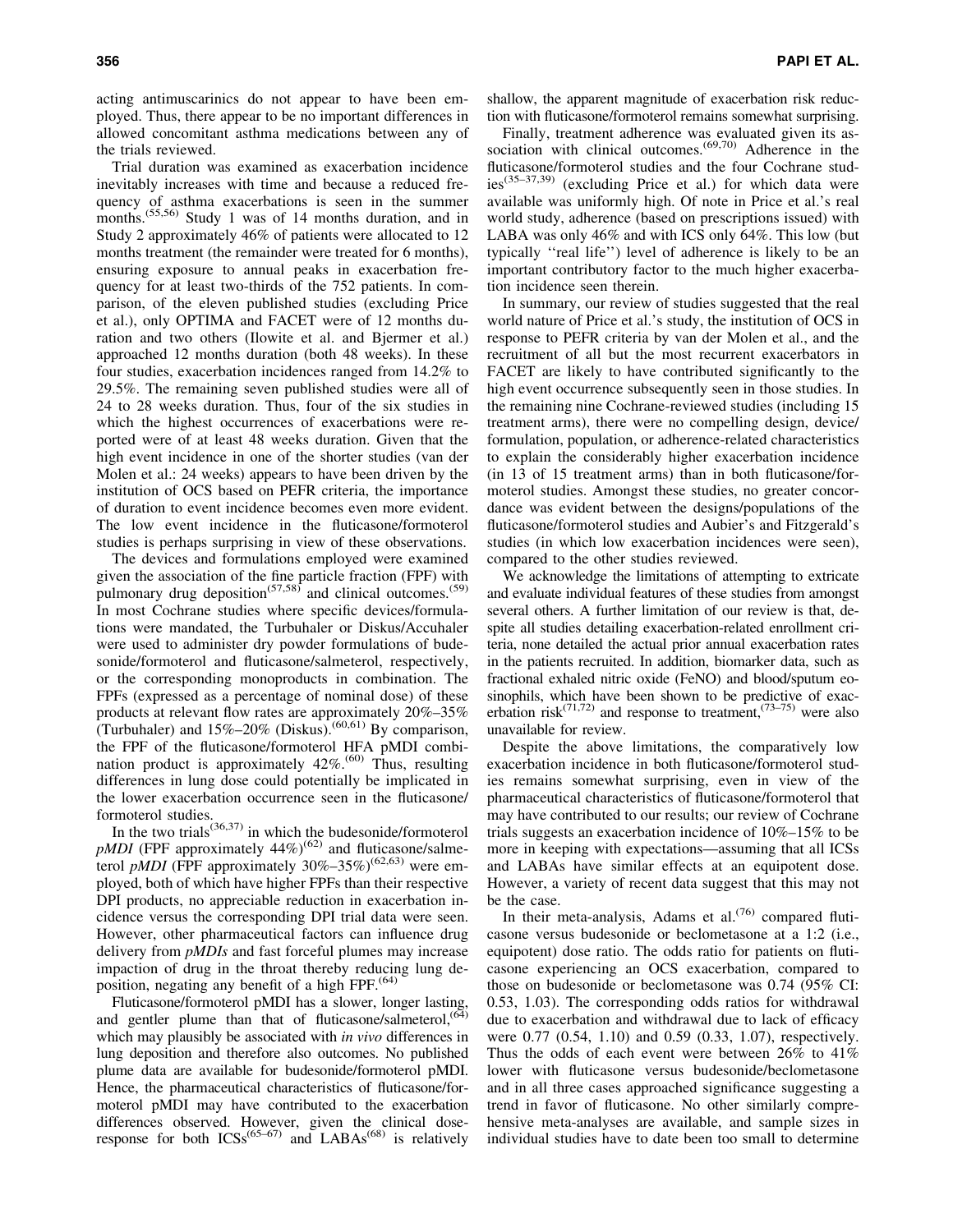whether the trends suggested by Adams et al.'s data are reproducible.

Pharmacological differences between ICSs may explain the trend in the meta-analysis by Adams et al. Fluticasone is considerably more lipophilic than budesonide and beclometasone. It therefore exhibits slower dissolution through the aqueous airways surface fluid layer,  $(77,78)$  prolonged contact with the airway epithelium, greater tissue binding,  $(79)$  and glucocorticoid receptor binding affinity<sup>(80)</sup> (hence enhanced tissue retention). Nonetheless, budesonide undergoes intracellular conjugation with fatty acids $(81)$  that, post-absorption, might be expected to mitigate the lesser lipophilicity of the parent compound. Thus differences in intra-pulmonary metabolism between fluticasone versus budesonide and beclometasone may also be implicated in any clinical differences between these ICSs.

All are metabolized by the cytochrome P450 3A family, with CYP 3A5 the predominant lung isoform.<sup>(82,83)</sup> Importantly, the CYP 3A5 gene is polymorphic: only patients with at least one 3A5\*1 allele express large amounts of functional protein, with approximately 45% of African Americans,<sup>(84)</sup> 23%–40% of Asians,<sup>(84)</sup> and 5%–15% of Caucasians (one report suggests 30%) expressing this allele.(85) In these patients, metabolic differences between different ICSs may however be very relevant, and may contribute to observed differences in ICS efficacy. Fluticasone, but not budesonide or beclometasone, is an extremely efficient inactivator of CYP 3A5, thereby inhibiting its own pulmonary metabolism.<sup>(82)</sup> Conversely, budesonide and beclometasone induce CYP  $3A5$ ,<sup> $(86,87)$ </sup> which may enhance their pulmonary degradation. Therefore, intrapulmonary metabolism of budesonide and beclometasone may plausibly contribute to corticosteroid resistance or insensitivity, observed in approximately 30% of asthmatics.(88,89)

Turning to the comparison of LABAs, meta-analyses requested by the US Food and Drug Administration revealed that, when fixed combination fluticasone/salmeterol was compared to fluticasone monotherapy, there was no difference in the occurrence of asthma-related hospitalizations (OR: 1.01; 95% CI: 0.60, 1.69),<sup>(90)</sup> whereas a 32% reduction in the odds of asthma-related hospitalization was seen when formoterol plus budesonide (as either a free or fixed combination) was compared to budesonide monotherapy (OR: 0.68; 95% CI: 0.47, 0.99).<sup>(91)</sup>

Mechanistic studies may explain the apparent difference in protection from exacerbations afforded by formoterol and salmeterol. Levels of pro-inflammatory cytokines, including IL-1 $\beta$  and TNF $\alpha$ , are increased in the airways of asthmatics,  $(92,93)$  and impair the smooth muscle relaxant effects of  $LABAs.<sup>(94,95)</sup> However, cytokines reduce the smooth muscle$ relaxation induced by salmeterol to a significantly greater extent (40%) than that induced by formoterol  $(16\%)^{(96)}$ Furthermore, corticosteroid administration completely reverses the cytokine-induced inhibition of formoterol effect, but has no effect on the inhibition of salmeterol effect.<sup>(96</sup>)

These differential effects may result from differences in LABA molecular structure leading to different conformational states of the activated  $\beta$ 2-adrenoceptor, hence differential activation of stimulatory and inhibitory G proteins (Gs and Gi, respectively).<sup>(96)</sup> It is plausible that salmeterol binding to the  $\beta_2$ -adrenoceptor activates Gi to a greater extent than formoterol, explaining both the lesser intrinsic efficacy of salmeterol, but also the non-reversal of cytokineinduced inhibition of salmeterol effect by corticosteroid,  $(96)$ since the Gi $\alpha$  subunit is corticosteroid insensitive.<sup>(97)</sup> Clinically therefore, salmeterol may be more vulnerable than formoterol to inhibition by pro-inflammatory cytokines, levels of which may be further increased during asthma exacerbations.<sup>(96)</sup>

A second potentially important difference between salmeterol and formoterol lies in their disposal from smooth muscle cells, and the effect of ICSs upon this disposal. The clearance of cationic drugs from airway smooth muscle cells is facilitated by cationic transporters, with organic cation transporter (OCT) 3 being the predominant species. $(98)$ OCT3 is inhibited by corticosteroids;<sup>(98)</sup> thus ICS may inhibit the disposal of cationic formoterol from smooth muscle cells and thereby increase local tissue concentrations. This beneficial interaction is not seen for (lipophilic) salmeterol, as it is not a substrate for OCT3 and its disposal is not therefore slowed by corticosteroid co-administration.<sup>(98)</sup>

Finally, cAMP production induced by formoterol is resistant to oxidative stress, whereas that induced by salmeterol is not; $(99)$  furthermore, formoterol reverses corticosteroid insensitivity under conditions of oxidative stress whereas salmeterol does not.<sup> $(99)$ </sup> It is hypothesized that these differences are due to inhibition of  $PI3K\delta$  signalling by formoterol but not salmeterol.<sup>(99)</sup> Thus, formoterol may confer greater clinical benefit than salmeterol under oxidative stress, for example in severe asthmatics or in asthmatic smokers.

In conclusion, a low incidence of exacerbations was seen in two fixed dose fluticasone/formoterol studies, which was considerably lower than in the majority of comparable published studies involving other combinations of ICS/ LABAs. Whilst recognizing the limitations of this cross-trial comparison, it is plausible that the low event incidence with fluticasone/formoterol is related to each of its constituent components exhibiting favorable characteristics compared to other widely used drugs in their respective classes. Further head-to-head studies comparing fluticasone/formoterol to other ICS/LABAs are warranted to ascertain whether the observations in this cross-trial setting can be replicated.

## Acknowledgments

The two long-term studies of fluticasone/formoterol presented here were sponsored by Skyepharma AG. Writing assistance in the preparation of this manuscript was provided by Ms. Karen Mower of Scientific Editorial. Mundipharma Research Limited provided financial support for the preparation of the manuscript, including all article processing charges. All named authors meet the ICMJE criteria for authorship for this manuscript, have been involved in the analysis and interpretation of the data, the writing and review of the manuscript, in the decision to submit the manuscript for publication, and have given final approval of the version to be published.

- FLUTIFORM is a registered trade mark of Jagotec AG and is used under license.

## Author Disclosure Statement

Professor Alberto Papi has been on Scientific Advisory Boards, and has received grants and speaker fees from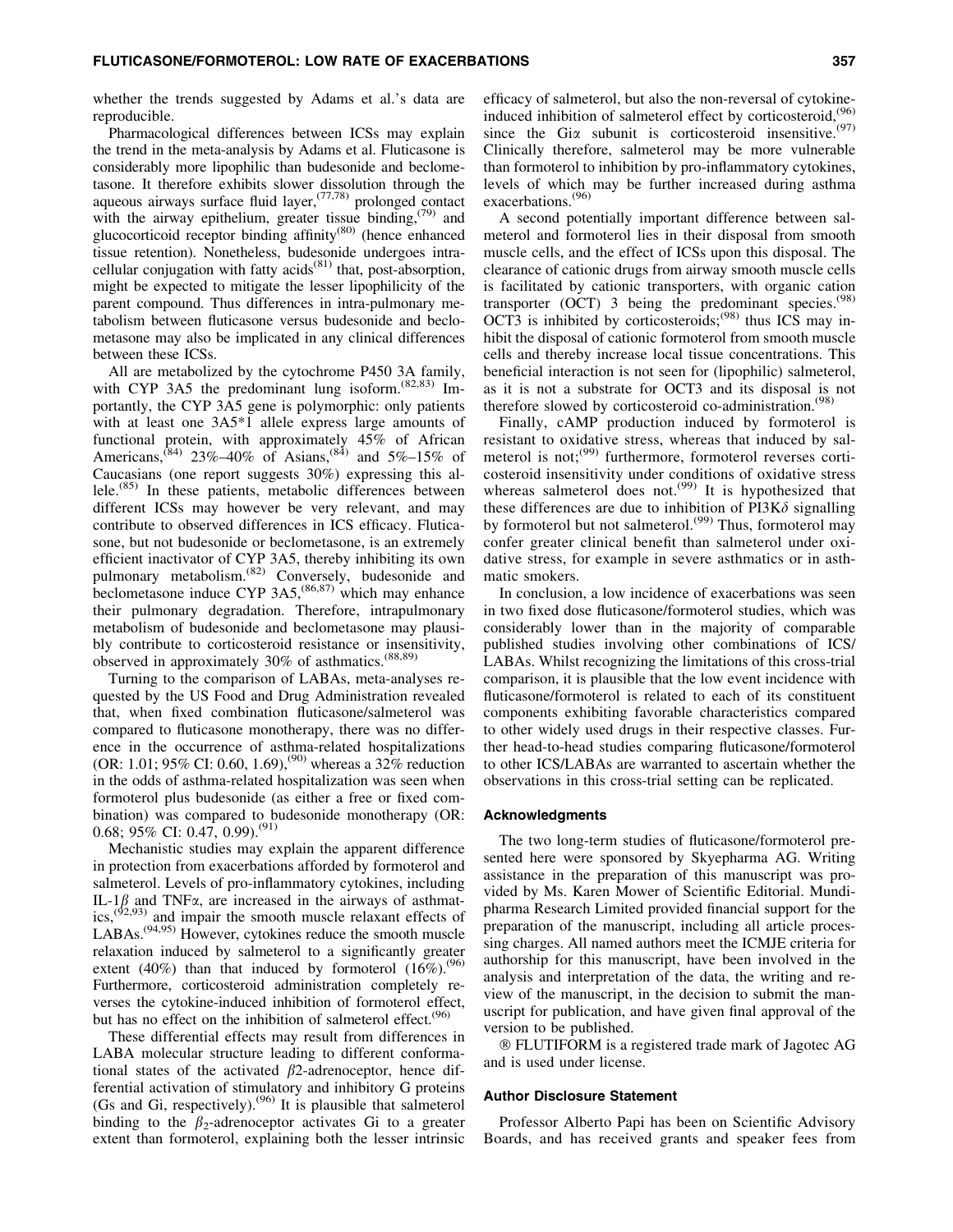Mundipharma. Dr. Adel Mansur was Chief Investigator for Study 2; has contributed to paid advisory board meetings, received sponsorships to attend respiratory conferences and payment for talks by various pharmaceutical companies that include GlaxoSmithKline, AstraZeneca, Napp Pharmaceuticals Limitedd, Novartis, Roche, Boehringer Ingelheim, and Aerocrinewas. Professor Tetyana Pertseva was an Investigator for Study 1. Dr Kirsten Kaiser is an employee of Skyepharma AG; Mrs Tammy McIver, Ms Birgit Grothe, and Dr Sanjeeva Dissanayake are employees of Mundipharma Research Limited.

*Funding sources:* The two long-term studies of fluticasone propionate/formoterol were sponsored by Skyepharma AG. Mundipharma Research Limited provided financial support for the preparation of the manuscript, including all article processing charges.

### References

- 1. Reddel HK, Taylor DR, Bateman ED, Boulet LP, Boushey HA, Busse WW, Casale TB, Chanez P, Enright PL, Gibson PG, de Jongste JC, Kerstjens HA, Lazarus SC, Levy ML, O'Byrne PM, Partridge MR, Pavord ID, Sears MR, Sterk PJ, Stoloff SW, Sullivan SD, Szefler SJ, Thomas MD, and Wenzel SE; American Thoracic Society/European Respiratory Society Task Force on Asthma Control and Exacerbations: An official American Thoracic Society/ European Respiratory Society statement: Asthma control and exacerbations: Standardizing endpoints for clinical asthma trials and clinical practice. Am J Respir Crit Care Med. 2009;180:59–99.
- 2. GINA Report, Global Strategy for Asthma Management and Prevention. Available from: http://www.ginasthma.org/local/ uploads/files/GINA\_Report\_2014\_Aug12.pdf. Accessed on December 17, 2014.
- 3. Li D, German D, Lulla S, Thomas RG, and Wilson SR: Prospective study of hospitalization for asthma. A preliminary risk factor model. Am J Respir Crit Care Med. 1995;151:647–655.
- 4. Schatz M, Zeiger RS, Yang SJ, Chen W, Crawford W, Sajjan S, and Allen-Ramey F: The relationship of asthma impairment determined by psychometric tools to future asthma exacerbations. Chest. 2012;141:66–72.
- 5. Ko FW, Hui DS, Leung TF, Chu HY, Wong GW, Tung AH, Ngai JC, Ng SS, and Lai CK: Evaluation of the asthma control test: A reliable determinant of disease stability and a predictor of future exacerbations. Respirology. 2012;17: 370–378.
- 6. Suissa S, Ernst P, and Kezouh A: Regular use of inhaled corticosteroids and the long term prevention of hospitalisation for asthma. Thorax. 2002;57:880–884.
- 7. Ulrik CS, and Frederiksen J: Mortality and markers of risk of asthma death among 1,075 outpatients with asthma. Chest. 1995;108:10–15.
- 8. Osborne ML, Pedula KL, O'Hollaren M, Ettinger KM, Stibolt T, Buist AS, and Vollmer WM: Assessing future need for acute care in adult asthmatics: The Profile of Asthma Risk Study: A prospective health maintenance organization-based study. Chest. 2007;132:1151–1161.
- 9. Kitch BT, Paltiel AD, Kuntz KM, Dockery DW, Schouten JP, Weiss ST, and Fuhlbridgge AL: A single measure of FEV1 is associated with risk of asthma attacks in long-term follow-up. Chest. 2004;126:1875–1882.
- 10. Price D, Zhang Q, Kocevar VS, Yin DD, and Thomas M: Effect of a concomitant diagnosis of allergic rhinitis on asthma-related health care use by adults. Clin Exp Allergy. 2005;35:282–287.
- 11. Thomas M, Kocevar VS, Zhang Q, Yin DD, and Price D: Asthma-related health care resource among asthmatic children with and without concomitant allegic rhinitis. Pediatrics. 2005;115:129–134.
- 12. Bahadori K, Doyle-Waters MM, Marra C, Lynd L, Alasaly K, Swiston J, and FitzGerald JM: Economic burden of asthma: A systematic review. BMC Pulm Med. 2009; 9:24.
- 13. Accordini S, Bugiani M, Arossa W, Gerzeli S, Marinoni A, Olivieri M, Pirina P, Carrozzi L, Dallari R, De Togni A, and de Marco R: Poor control increases the economic cost of asthma. A multicentre population-based study. Int Arch Allergy Immunol. 2006;141:189–198.
- 14. Hoskins G, McCowan C, Neville RG, Thomas GE, Smith B, and Silverman S: Risk factors and costs associated with an asthma attack. Thorax. 2000;55:19–24.
- 15. Fuhlbrigge A, Peden D, Apter AJ, Boushey HA, Camargo CA Jr, Gern J, Heymann PW, Martinez FD, Mauger D, Teague WG, and Blaisdell C: Asthma outcomes: Exacerbations. J Allergy Clin Immunol. 2012;129:S34–48.
- 16. Pauwels RA, Löfdahl CG, Postma DS, Tattersfield AE, O'Byrne P, Barnes PJ, and Ullman A, for the Formoterol and Corticosteroids Establishing Therapy (FACET) International Study Group: Effect of inhaled formoterol and budesonide on exacerbations of asthma. N Engl J Med. 1997;337:1405–1411.
- 17. Ind PW, Dal Negro R, Colman NC, Fletcher CP, Browning D, and James MH: Addition of salmeterol to fluticasone propionate treatment in moderate-to-severe asthma. Respir Med. 2003;97:555–562.
- 18. O'Byrne PM, Barnes PJ, Rodriguez-Roisin R, Runnerstrom E, Sandstrom T, Svensson K, and Tattersfield A: Low dose inhaled budesonide and formoterol in mild persistent asthma: The OPTIMA randomized trial. Am J Respir Crit Care Med. 2001;168:1392–1397.
- 19. O'Byrne PM, Bisgaard H, Godard PP, Pistolesi M, Palmqvist M, Zhu Y, Ekström T, and Bateman ED: Budesonide/formoterol combination therapy as both maintenance and reliever medication in asthma. Am J Respir Crit Care Med. 2005;171:129–136.
- 20. Verona E, Petrov D, Cserhati E, Hofman J, Geppe N, Medley H, and Hughes S: Fluticasone propionate in asthma: A long term dose comparison study. Arch Dis Child. 2003;88:503–509.
- 21. Bateman ED, Boushey HA, Bousquet J, Busse WW, Clark TJ, Pauwels RA, and Pedersen SE; GOAL Investigators Group: Can guideline-defined asthma control be achieved? The Gaining Optimal Asthma ControL study. Am J Respir Crit Care Med. 2004;170:836–844.
- 22. Ducharme FM, Ni Chroinin M, Greenstone I, and Lasserson TJ: Addition of long-acting beta2-agonists to inhaled steroids versus higher dose inhaled steroids in adults and children with persistent asthma. Cochrane Database Syst Rev. 2010, Issue 4. DOI: 10.1002/14651858 .CD005533.
- 23. Bodzenta-Lukaszyk A, Buhl R, Balint B, Lomax M, Spooner K, and Dissanayake S: Fluticasone/formoterol combination therapy versus budesonide/formoterol for the treatment of asthma: A randomized, controlled, non-inferiority trial of efficacy and safety. J Asthma. 2012;49:1060–1070.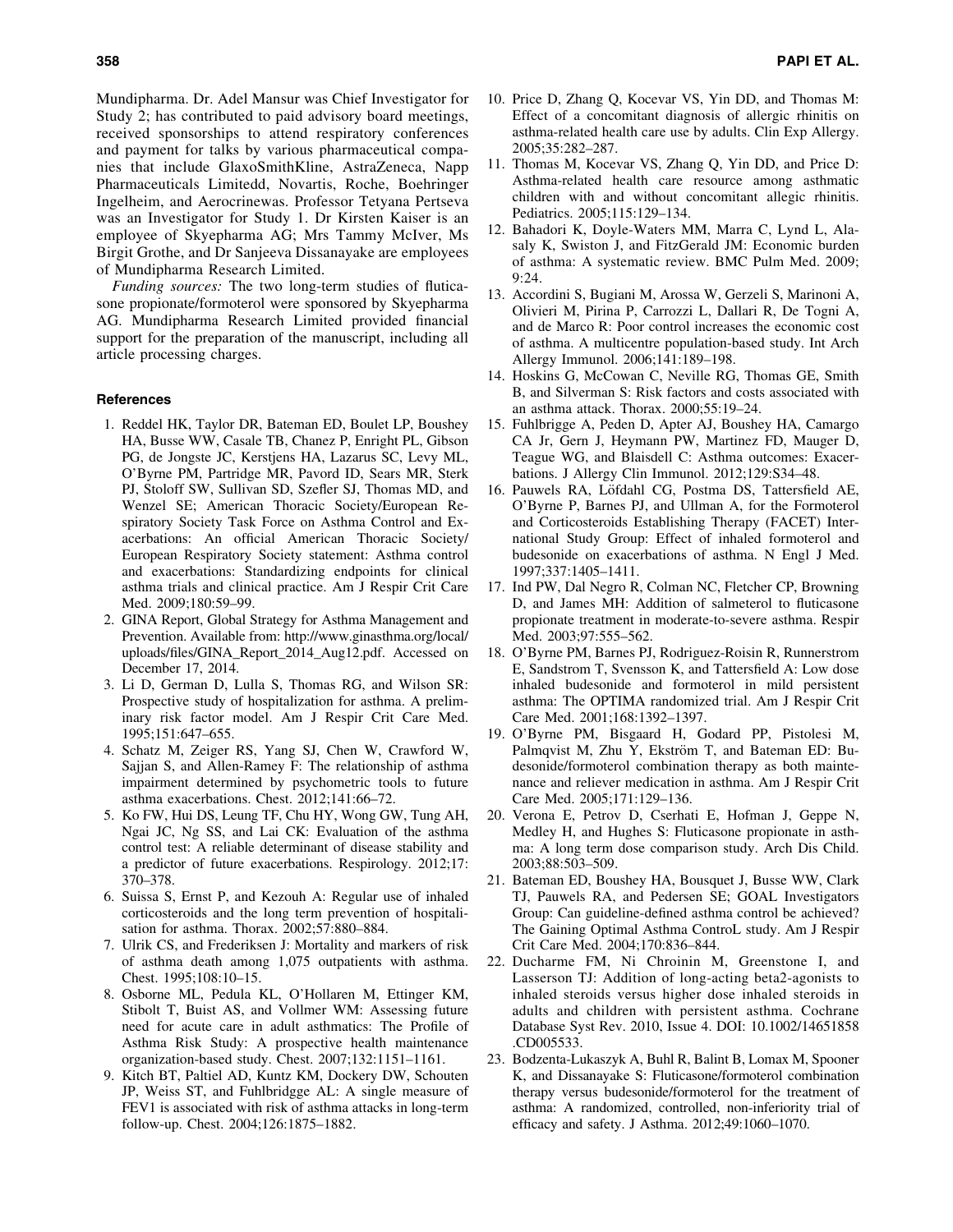## FLUTICASONE/FORMOTEROL: LOW RATE OF EXACERBATIONS 359

- 24. Aalbers R, Brusselle G, McIver T, Grothe B, and Bodzenta-Lukaszyk A: Onset of bronchodilation with fluticasone/formoterol combination versus fluticasone/salmeterol in an open-label, randomized study. Adv Ther. 2012;29:958–969.
- 25. Bodzenta-Lukaszyk A, Dymek A, McAulay K, and Mansikka H: Fluticasone/formoterol combination therapy is as effective as fluticasone/salmeterol in the treatment of asthma, but has a more rapid onset of action: An openlabel, randomized study. BMC Pulm Med. 2011;11:28.
- 26. Bodzenta-Lukaszyk A, Pulka G, Dymek A, Bumbacea D, McIver T, Schwab B, and Mansikka H: Efficacy and safety of fluticasone and formoterol in a single pressurized metered dose inhaler. Respir Med. 2011;105:674–682.
- 27. Corren J, Mansfield LE, Pertseva T, Blahzko V, and Kaiser K: Efficacy and safety of fluticasone/formoterol combination therapy in patients with moderate-to-severe asthma. Respir Med. 2013;107:180–195.
- 28. Nathan RA, D'Urzo A, Blazhko V, and Kaiser K: Safety and efficacy of fluticasone/formoterol combination therapy in adolescent and adult patients with mild-to-moderate asthma: A randomised controlled trial. BMC Pulm Med. 2012;12:67.
- 29. Bodzenta-Lukaszyk A, van Noord J, Schroder-Babo W, McAulay K, and McIver T: Efficacy and safety profile of fluticasone/formoterol combination therapy compared to its individual components administered concurrently in asthma: A randomised controlled trial. Curr Med Res Opin. 2013;29:579–588.
- 30. Kaiser K. and Pertseva T: Long-term safety and efficacy of fluticasone propionate/formoterol fumarate combination therapy in patients with asthma. Prim Care Respir J. 2013; 22:A1–A18.
- 31. Mansur AH, and Kaiser K: Long-term safety and efficacy of fluticasone/formoterol combination therapy in asthma. J Aerosol Med Pulm Drug Deliv. 2013;26:190–199.
- 32. Lasserson TJ, Ferrara G, and Casali L: Combination fluticasone and salmeterol versus fixed dose combination budesonide and formoterol for chronic asthma in adults and children. Cochrane Database Syst Rev. 2011, Issue 12. DOI: 10.1002/14651858. CD004106.
- 33. Chauhan BF, and Ducharme FM: Addition to inhaled corticosteroids of long-acting beta2 agonists versus antileukotrienes for chronic asthma. Cochrane Database Syst Rev. 2014, Issue 1. DOI: 10.1002/14651858.CD003137.pub5.
- 34. Pertseva T, Dissanayake S, and Kaiser K: Superiority of fluticasone propionate/formoterol fumarate versus fluticasone propionate alone in patients with moderate-to-severe asthma: a randomised controlled trial. Curr Med Res Opin. 2013;29:1357–1369.
- 35. Aalbers R, Backer V, Kava TT, Omenaas ER, Sandström T, Jorup C, and Welte T: Adjustable maintenance dosing with budesonide/formoterol compared with fixed-dose salmeterol/fluticasone in moderate to severe asthma. Curr Med Res Opin. 2004;20:225–240.
- 36. Busse WW, Shah SR, Somerville L, Parasuraman B, Martin P, and Goldman M: Comparison of adjustable- and fixeddose budesonide/formoterol pressurized metered-dose inhaler and fixed-dose fluticasone propionate/salmeterol dry powder inhaler in asthma patients. J Allergy Clin Immunol. 2008;121:1407–1414.
- 37. Kuna P, Peters MJ, Manjra AI, Jorup C, Naya IP, Martinez-Jimenez NE, and Buhl R: Effect of budesonide/formoterol maintenance and reliever therapy on asthma exacerbations. Int J Clin Pract. 2007;61:725–736.
- 38. Dahl R, Chuchalin A, Gor D, Yoxall S, and Sharma R: EXCEL: A randomised trial comparing salmeterol/fluticasone propionate and formoterol/budesonide combinations in adults with persistent asthma. Respir Med. 2006;100: 1152–1162.
- 39. Aubier M, Pieters WR, Schlosser NJ, and Steinmetz KO: Salmeterol/fluticasone propionate  $(50/500 \,\mu$ g) in combination in a Diskus® inhaler (Seretide®) is effective and safe in the treatment of steroid-dependent asthma. Respir Med. 1999;93:876–884.
- 40. Fitzgerald JM, Chapman KR, Della Cioppa G, Stubbing D, Fairbarn MS, Till MD, and Brambilla R: Sustained bronchoprotection, bronchodilatation, and symptom control during regular formoterol use in asthma of moderate or greater severity. The Canadian FO/OD1 Study Group. J Allergy Clin Immunol. 1999;103:427–435.
- 41. van der Molen T, Postma DS, Turner MO, Jong BM, Malo JL, Chapman K, Grossman R, de Graaff CS, Riemersma RA, and Sears MR: Effects of the long acting beta agonist formoterol on asthma control in asthmatic patients using inhaled corticosteroids. The Netherlands and Canadian Formoterol Study Investigators. Thorax. 1997;52: 535–539.
- 42. Bjermer L, Bisgaard H, Bousquet J, Fabbri LM, Greening AP, Haahtela T, Holgate ST, Picado C, Menten J, Dass SB, Leff JA, and Polos PG: Montelukast and fluticasone compared with salmeterol and fluticasone in protecting against asthma exacerbation in adults: One year, double blind, randomised, comparative trial. BMJ. 2003;327: 891.
- 43. Ilowite J, Webb R, Friedman B, Kerwin E, Bird SR, Hustad CM, and Edelman JM: Addition of montelukast or salmeterol to fluticasone for protection against asthma attacks: a randomized, double-blind, multicenter study. Ann Allergy Asthma Immunol. 2004;92:641–648.
- 44. Price D, Musgrave SD, Shepstone L, Hillyer EV, Sims EJ, Gilbert RFT, Juniper EF, Ayres JG, Kemp L, Blyth A, Wilson EC, Wolfe S, Freeman D, Mugford HM, Mudoch J, and Harvey I: Leukotriene antagonists as first-line or addon asthma-controller therapy. N Engl J Med. 2011;364: 1695–1707.
- 45. Zeiger RS, Yegin A, Simons FE, Haselkorn T, Rasouliyan L, Szefler SJ, and Chipps BE; TENOR Study Group: Evaluation of the National Heart, Lung, and Blood Institute guidelines impairment domain for classifying asthma control and predicting asthma exacerbations. Ann Allergy Asthma Immunol. 2012;108:81–87.
- 46. Hurst JR, Donaldson GC, Quint JK, Goldring JJ, Baghai-Ravary R, and Wedzicha JA: Temporal clustering of exacerbations in chronic obstructive pulmonary disease. Am J Respir Crit Care Med. 2009;179:369–374
- 47. Tattersfield AE, Postma DS, Barnes PJ, Svensson K, Bauer C-A, O'Byrne PM, Löfdahl CG, Pauwels RA, and Ullman A: Exacerbations of asthma: A descriptive study of 425 severe exacerbations. Am J Respir Crit Care Med. 1999; 160:594–599.
- 48. Vogelmeier C, Hederer B, Glaab T, Schmidt H, Rutten-van Mölken MP, Beeh KM, Rabe KF, and Fabbri LM; POET-COPD Investigators: Tiotropium versus salmeterol for the prevention of exacerbations of COPD. N Engl J Med. 2011;364:1093–1103.
- 49. Koga T, Oshita Y, Kamimura T, Koga H, and Aizawa H: Characterisation of patients with frequent exacerbation of asthma. Respir Med. 2006;100:273–278.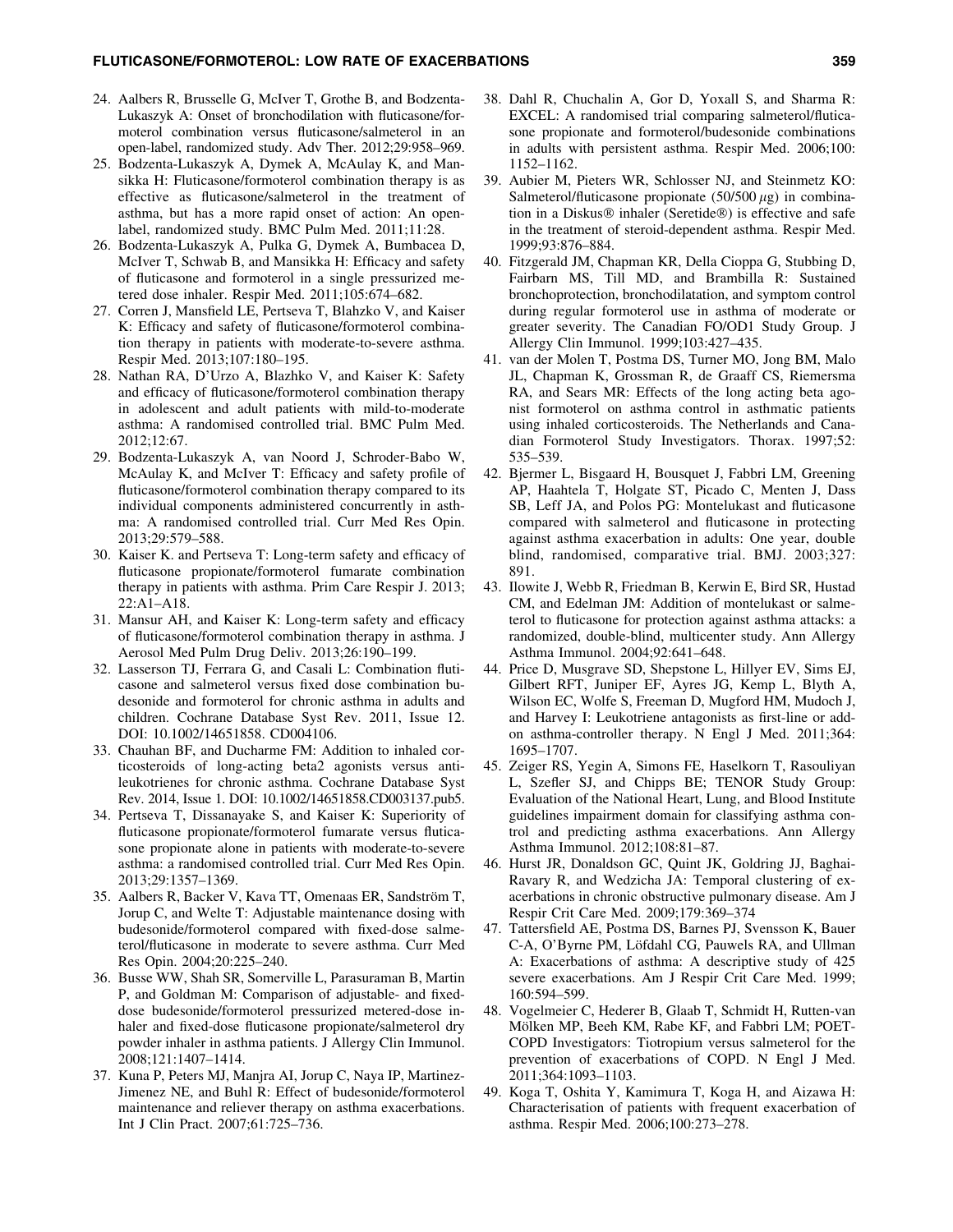- 50. Williams LK, Peterson EL, Wells K, Ahmedani BK, Kumar R, Burchard EG, Chowdhry VK, Favro D, Lanfear DE, and Pladevall M. Quantifying the proportion of severe asthma exacerbations attributable to inhaled corticosteroid nonadherence. J Allergy Clin Immunol. 2011;128:1185–1191.
- 51. Shalowitz MU, Sadowski LM, Kumar R, Weiss KB, and Shannon JJ. Asthma burden in a citywide, diverse sample of elementary schoolchildren in Chicago. Ambul Pediatr. 2007;7:271–277.
- 52. Bailey W, Castro M, Matz J, White M, Dransfield M, Yancey S, and Ortega H. Asthma exacerbations in African Americans treated for 1 year with combination fluticasone propionate and salmeterol or fluticasone propionate alone. Curr Med Res Opin. 2008;24:1669–1682.
- 53. Brown RW, O'Brien CD, Martin UJ, Uryniak T, and Lampl KL. Long-term safety and asthma control measures with a budesonide/formoterol pressurized metered-dose inhaler in African American asthmatic patients: A randomized controlled trial. J Allergy Clin Immunol. 2012;130:362–367.
- 54. Wechsler ME, Yawn BP, Fuhlbrigge AL, Pace WD, Pencina MJ, Doros G, Kazani S, Raby BA, Lanzillotti J, Madison S, and Israel E; BELT Investigators. Anticholinergic vs long-acting  $\beta$ -agonist in combination with inhaled corticosteroids in black adults with asthma: The BELT Randomized Clinical Trial. JAMA. 2015;314:1720–1730.
- 55. Johnston NW, and Sears MR: Asthma exacerbations. 1: Epidemiology. Thorax. 2006;61:722–728.
- 56. Covar RA, Szefler SJ, Zeiger RS, Sorkness CA, Moss M, Mauger DT, Boehmer SJ, Strunk RC, Martinez FD, and Taussig LM: Factors associated with asthma exacerbations during a long-term clinical trial of controller medications in children. J Allergy Clin Immunol. 2008;122:741–747.
- 57. Van Holsbeke C, Marshall J, De Backer J, and Vos W. Median mass aerodynamic diameter (MMAD) and fine particle fraction (FPF): Influence on lung deposition? Eur Respir J. 2014;44:S58.
- 58. Newman SP, and Pitcairn GR. In vitro/in vivo correlations for respiratory drug delivery. Clin Res Reg Affairs. 2005; 22:15–30.
- 59. Richardson CH, de Matas M, Hosker H, Mukherjee R, Wong I, and Chrystyn H. Determination of the relative bioavailability of salbutamol to the lungs following inhalation from dry powder inhaler formulations containing drug substance manufactured by supercritical fluids and micronization. Pharm Res. 2007;24:2008–2017.
- 60. Johal B, Howald M, Fischer M, Marshall J, and Venthoye G. Fine particle profile of fluticasone propionate/formoterol fumarate versus other combination products: The DIFFUSE study. Comb Prod Ther. 2013;3:39–51.
- 61. Kamin WE, Genz T, Roeder S, Scheuch G, Trammer T, Juenemann R, and Cloes RM. Mass output and particle size distribution of glucocorticosteroids emitted from different inhalation devices depending on various inspiratory parameters. J Aerosol Med. 2002;15:65–73.
- 62. Mitchell JP, Nagel MW, MacKay HA, Avvakoumova VI, and Malpass J. Developing a universal Valved Holding Chamber (VHC) platform with added patient benefits whilst maintaining consistentin vitro performance. RDD Europe. 2009;2:383–386.
- 63. Nagel MW, Wiersema KJ, Bates SL, and Mitchell JP. Performance of large- and small-volume valved holding chambers with a new combination long-term bronchodilator/ anti-inflammatory formulation delivered by pressurized metered dose inhaler. J Aerosol Med. 2002;15:427–433.
- 64. Johal B, Murphy S, Tuohy J, and Marshall J. Plume characteristics of two HFA-driven corticosteroid/long-acting beta2-agonist combination pressurised metered-dose inhalers. Adv Ther. 2015;32:567–579.
- 65. Adams N, Bestall J, and Jones P. Beclomethasone at different doses for chronic asthma (review). Cochrane Database Syst Rev. 1999;CD002879.
- 66. Adams N, Bestall J, and Jones PW. Budesonide at different doses for chronic asthma. Cochrane Database Syst Rev. 2000;CD003271.
- 67. Adams NP, Bestall JC, Jones P, Lasserson TJ, Griffiths B, and Cates CJ. Fluticasone at different doses for chronic asthma in adults and children. Cochrane Database Syst Rev. 2008;CD003534.
- 68. Wolfe J, Laforce C, Friedman B, Sokol W, Till D, Della Cioppa G, and van As A. Formoterol, 24 microg bid, and serious asthma exacerbations: Similar rates compared with formoterol, 12 microg bid, with and without extra doses taken on demand, and placebo. Chest. 2006;129:27–38.
- 69. Small M, Anderson P, Vickers A, Kay S, and Fermer S. Importance of inhaler-device satisfaction in asthma treatment: Real-world observations of physician-observed compliance and clinical/patient-reported outcomes. Adv Ther. 2011;28:202–212.
- 70. Mäkelä MJ, Backer V, Hedegaard M, and Larsson K. Adherence to inhaled therapies, health outcomes and costs in patients with asthma and COPD. Respir Med. 2013;107: 1481–1490.
- 71. Green RH, Brightling CE, McKenna S, Hargadon B, Parker D, Bradding P, Wardlaw AJ, and Pavord ID: Asthma exacerbations and sputum eosinophil counts: A randomised controlled trial. Lancet. 2002;360:1715–1721.
- 72. Jayaram L, Pizzichini MM, Cook RJ, Boulet LP, Lemière C, Pizzichini E, Cartier A, Hussack P, Goldsmith CH, Laviolette M, Parameswaran K, and Hargreave FE: Determining asthma treatment by monitoring sputum cell counts: Effect on exacerbations. Eur Respir J. 2006;27:483–494.
- 73. Pavord ID, Korn S, Howarth P, Bleecker ER, Buhl R, Keene ON, Ortega H, and Chanez P: Mepolizumab for severe eosinophilic asthma (DREAM): A multicentre, double-blind, placebo-controlled trial. Lancet. 2012;380:651–659.
- 74. Hanania NA, Wenzel S, Rosén K, Hsieh HJ, Mosesova S, Choy DF, Lal P, Arron JR, Harris JM, and Busse W: Exploring the effects of omalizumab in allergic asthma: An analysis of biomarkers in the EXTRA study. Am J Respir Crit Care Med. 2013;187:804–811.
- 75. Pettipher R, Hunter MG, Perkins CM, Collins LP, Lewis T, Baillet M, Steiner J, Bell J, and Payton MA: Heightened response of eosinophilic asthmatic patients to the CRTH2 antagonist OC000459. Allergy. 2014;69:1223–1232.
- 76. Adams N, Lasserson TJ, Cates CJ, and Jones PW: Fluticasone versus beclomethasone or budesonide for chronic asthma in adults and children. Cochrane Database Syst Rev. 2007;CD002310.
- 77. Thorsson L, Edsbäcker S, Källén A, and Löfdahl CG: Pharmacokinetics and systemic activity of fluticasone via Diskus and pMDI, and of budesonide via Turbuhaler. Br J Clin Pharmacol. 2001;52:529–538.
- 78. Möllmann H, Wagner M, Meibohm B, Hochhaus G, Barth J, Stöckmann R, Krieg M, Weisser H, Falcoz C, and Derendorf H: Pharmacokinetic and pharmacodynamic evaluation of fluticasone propionate after inhaled administration. Eur J Clin Pharmacol. 1998;53:459–467.